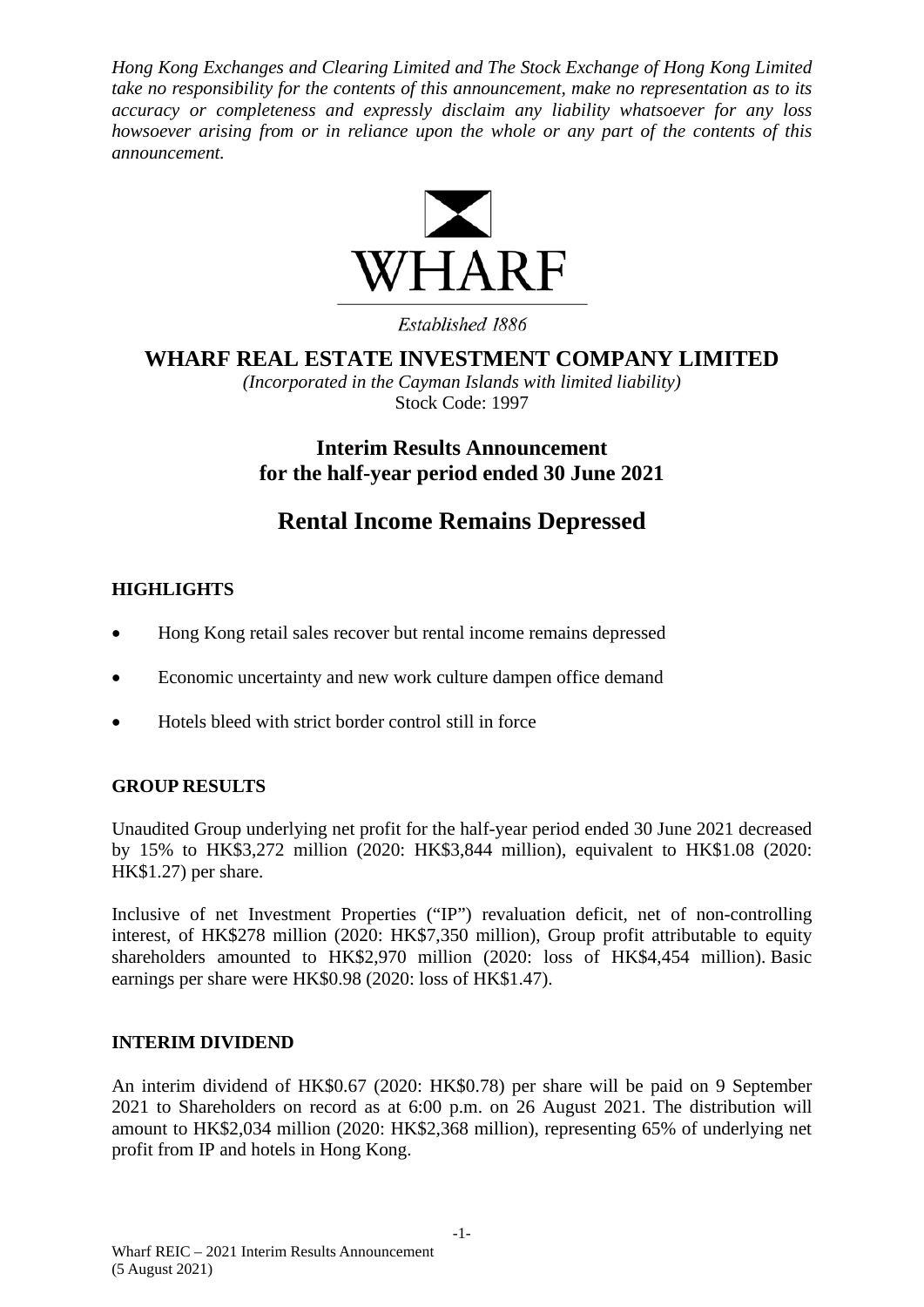#### **BUSINESS REVIEW**

With strict border control still in force due to the COVID-19 pandemic, 2021 saw a rebuild of local consumption on the back of an improving GDP and unemployment rate from last year's low base.

The Group's premier portfolio captured a bigger share of local spending power through proactive marketing initiatives. Retail tenants in Harbour City and Times Square achieved above-market sales growth. However, although retail sales have bottomed, the entire sector remains under tremendous pressure until border control relaxes. Prevailing vacancies and weaker market rent continue to depress rental income.

In the meantime, hotels are still bleeding in the absence of inbound visitors, particularly with most of the government's relief programmes having ended, including the substantial amounts from Employment Support Scheme ("ESS"). In spite of a notable year-on-year increase in revenue, basic operating costs still cannot be covered and recovery remains uncertain.

Office demand continues to be soft due to the economic uncertainty and work from home practices. With new completions inflating supply, the existing oversupply may take some time to be digested.

The Group reported a revenue growth of 10%, with the drop in operating profit and underlying net profit narrowed to 11% and 15%, respectively, through a series of proactive strategies against the pandemic hit. In view of the stabilising market conditions, the Group's IP revaluation registered a narrowed unrealised deficit of HK\$278 million.

While borders remain effectively closed, no early recovery can be assumed for the IP and hospitality sectors.

#### **Harbour City**

Overall revenue (including hotels) decreased by 11% and operating profit by 17%.

#### *Retail*

Harbour City embraces a proactive stance by investing promptly in marketing and promotion to drive patronage and sales, but the market remained weak. As a result, retail revenue decreased by 11% and operating profit by 19%.

Constant re-tenanting and stringent selection criteria remain pivotal to maintain a desirable high-quality tenant base. Occupancy rate maintained 91% at the end of June 2021.

Brands debuting in Hong Kong/ Kowloon include *Valentino Beauty*, *MEMO, Moncler Enfant, Rituals, Annoushka, Aerie, KEF, Kakao Friends Concept Store*, *Mark Fast*, and *SHOUT Art Hub & Gallery*. Brands such as *alexanderwang*, *Delvaux, Maison Margiela, Max Mara,* and *Van Cleef & Arpels* either upgraded or expanded. *Valmont*, *Michael Kors, National Geographic, Ports International,* and *Roger Dubuis* also tapped the opportunity to open doors.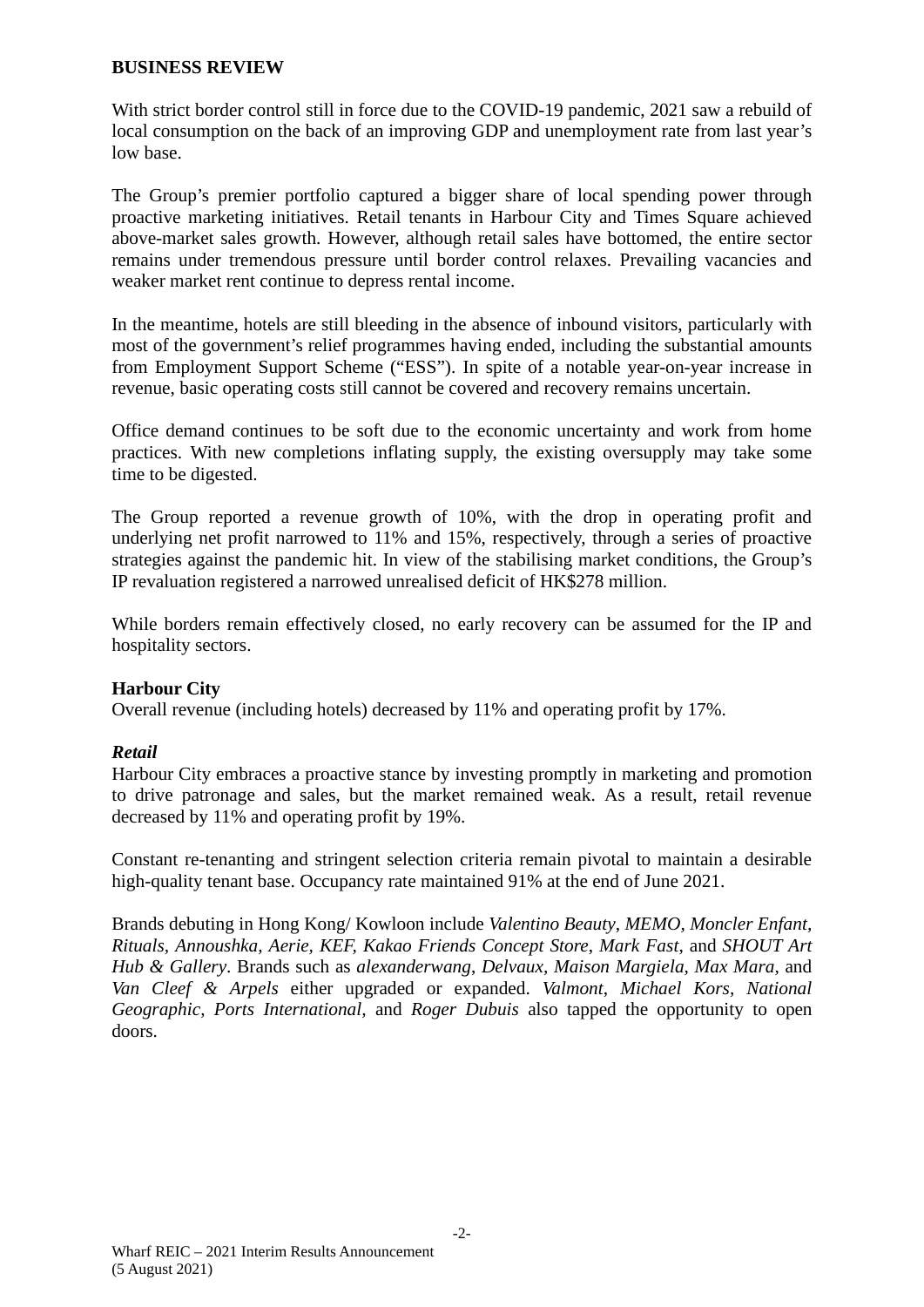Harbour City has fortified its F&B offerings, which show resilient demand. New delectable dining options include *HONBO*, a popular homegrown American style burger eatery, the soon-to-open *Sushi Hisayoshi*, a high-end Japanese restaurant, *Grill Manten-Boshi*, an authentic Japanese-western restaurant, *Chicha San Chen,* an award-winning Taiwanese bubble tea chain, and *Ricky's Spicy Kitchen*, a contemporary Chinese restaurant.

Targeting to strengthen its critical mass, Harbour City spares no efforts in its successful spending reward scheme to encourage repeat purchases and dining out. The coupon redemption programme and other limited-time shopping offers continue to be well received by shoppers and tenants. In parallel, great emphasis has been placed on top-notch service and irresistible member privileges to enhance VIP loyalty and attract new local spenders.

# *Office*

Office leasing activity in Tsim Sha Tsui was relatively muted due to the contraction or relocation of some multinational corporations and increased new supply in various districts. Occupancy rate edged down to 82% at the end of June 2021.

Faced with the soft leasing demand, revenue decreased by 13% and operating profit by 15%.

### *Hotels and Club*

Marco Polo Hongkong Hotel and Gateway Hotel proactively expanded foothold in the local market by launching staycation and dining packages featuring signature experiences.

Prince Hotel is closed for a complete overhaul and is ready to re-open with a fresh look upon relaxation of border control and travel restrictions.

### **Times Square**

Overall revenue decrease narrowed to 8% and operating profit decreased by 25%.

### *Retail*

Gradual recovery of local consumption is supporting sales activities at Times Square, yet retailers remain cautious in expansion and some consolidate their presence in Hong Kong. Retail revenue decreased by 11% and operating profit by 36% due to increased investment in marketing.

Curation of the irresistible marketing programmes and enticing fresh experience started to bear fruits. Tenants sales growth at Times Square turned positive since the last quarter of 2020 and outperformed the market for the third consecutive quarter.

A spate of young and aspirational brands seized the opportunity to establish a presence in Times Square, adding new impetus to revive the shopping and dining experience. Occupancy rate was 92% at the end of June 2021.

To stand out from the competition, Times Square continues to be proactive in sales-driven marketing initiatives. In particular, the spending reward scheme and shopping surprise offers have proven to be successful. On top of theme-based promotions, the mall also formed innovative collaborations to create a lineup of exhibitions and character-themed events, which aim to draw footfall and reinforce brand awareness of the mall.

### *Office*

Corporates remain cautious about office operation and rental costs. Inspection activities for pocket-sized units mildly recovered, yet sizable demand was relatively low. Occupancy rate slightly improved to 88% at the end of June 2021. Revenue and operating profit decreased slightly by 1%.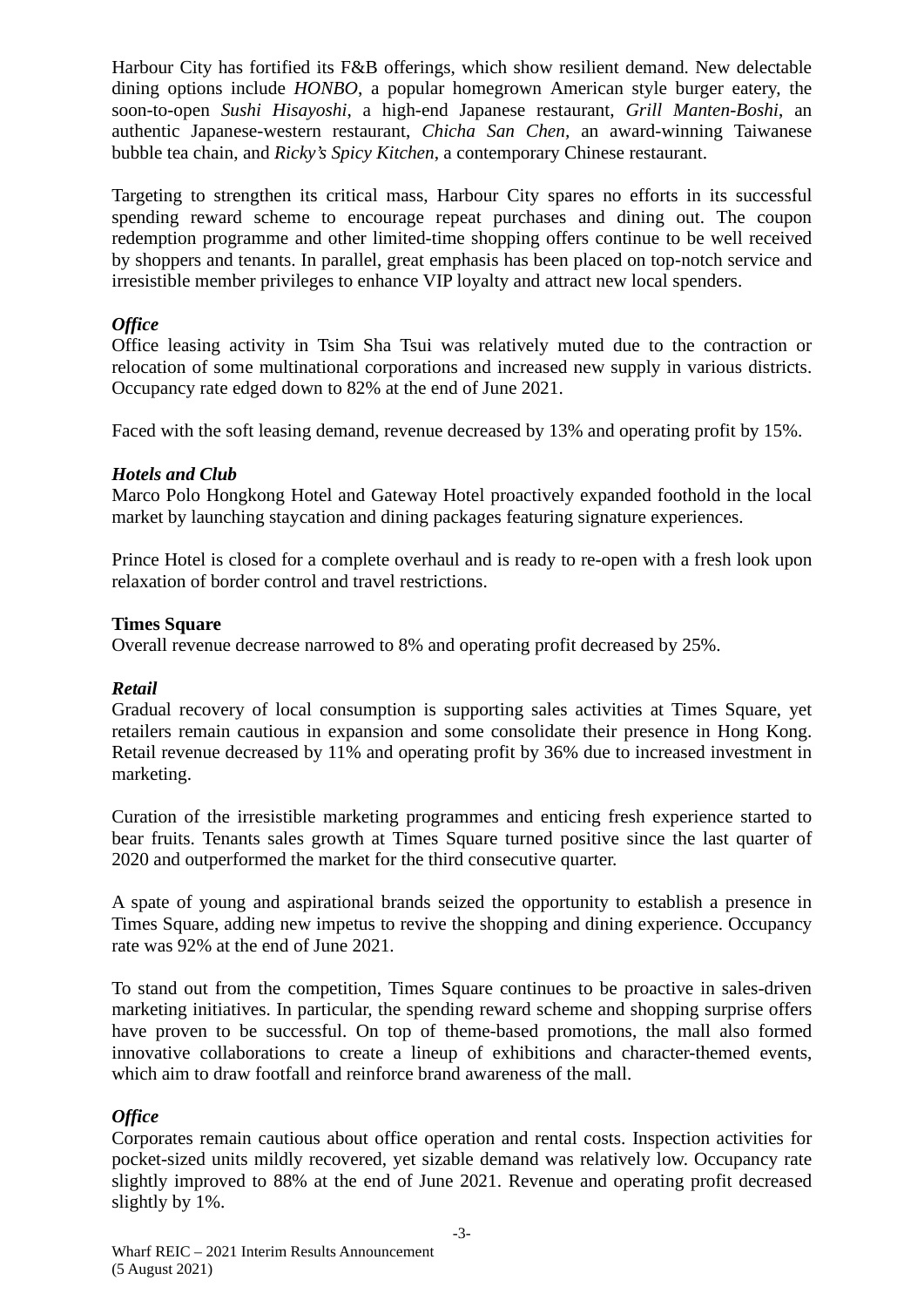### **Central Portfolio**

The Group's premium portfolio in Central continues to show resilience on the back of its diversified tenant base. Wheelock House offices achieved occupancy of 95% at the end of June 2021 while Crawford House offices were 94% occupied. Both retail premises were fully occupied. In view of the adjusted market rent, revenue decreased by 3% and operating profit by 4%.

Undaunted by the impact of the COVID-19 crisis, The Murray, Hong Kong, achieved an outperforming revenue yield per room among its direct competitors by providing themed staycation programmes and enticing dining packages targeting local guests. However, events and banquets were still badly hit due to the social distancing measures.

#### **Plaza Hollywood**

Plaza Hollywood enjoyed relatively stable footfall and demand from locals throughout the disruption of social unrest and COVID-19. However, revenue decreased by 10% and operating profit by 14%. Occupancy rate was 96% at the end of June 2021.

Following the full commission of the MTR's Tuen Ma Line in June this year, Diamond Hill Station has become a new transportation hub for East Kowloon as an interchange station for the Kwun Tong Line and Tuen Ma Line, which amplifies the geographical advantage of the mall.

### **Singapore Portfolio**

Retail market in Singapore witnessed a notable recovery in the first quarter. However, the Phase 2 (heightened alert) safe management measures, which kicked in from 16 May to 13 June 2021, affected the retail market in the second quarter.

Strategically located in the heart of Orchard Road's premier shopping belt, retail occupancy at Wheelock Place climbed to 96% whilst Scotts Square mall retail was 86% occupied at the end of June 2021. Wheelock Place office tower maintains stable occupancy at 91%.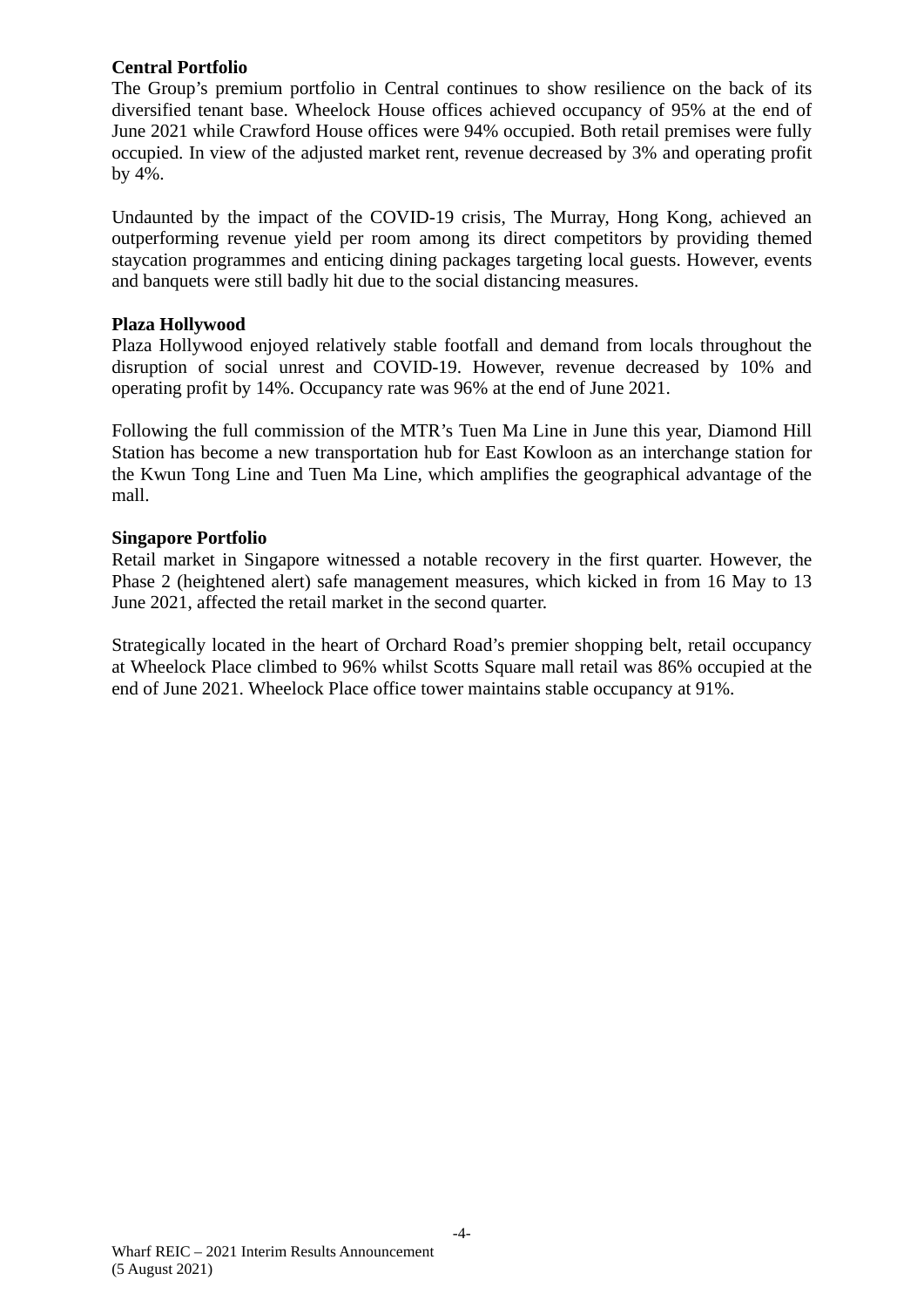#### **FINANCIAL REVIEW**

#### **(I) Review of 2021 Interim Results**

The prolonged COVID-19 pandemic continued to put tremendous pressure on the Group, particularly on Investment Properties ("IP") and Hotel segments. Underlying net profit decreased by 15% to HK\$3,272 million (2020: HK\$3,844 million) with IP profit decreasing by 14% to HK\$3,321 million and Hotel continuing to report a loss. Group profit attributable to equity shareholders was HK\$2,970 million (2020: loss of HK\$4,454 million).

#### Revenue and Operating Profit

Group revenue increased by 10% to HK\$7,485 million (2020: HK\$6,775 million) mainly attributable to the recognition of Development Properties ("DP") sales for listed subsidiary Harbour Centre Development Limited ("HCDL") but operating profit decreased by 11% to HK\$4,428 million (2020: HK\$4,966 million) mainly resulting from weaker performance in IP.

IP revenue decreased by 10% to HK\$5,483 million (2020: HK\$6,089 million) and operating profit by 17% to HK\$4,310 million (2020: HK\$5,211 million), mainly resulting from a softer market and increased investment in marketing.

Hotel revenue increased by 34% to HK\$343 million (2020: HK\$256 million) and operating loss narrowed to HK\$208 million (2020: HK\$243 million). Occupancy improved with focus on the domestic market.

DP revenue increased to HK\$1,402 million (2020: HK\$303 million) and operating profit to HK\$146 million (2020: loss of HK\$3 million), primarily attributable to sales recognition by HCDL.

Investment operating profit primarily from dividend income increased by 139% to HK\$232 million (2020: HK\$97 million).

#### Fair Value Change of IP

IP assets were stated at HK\$245.1 billion based on independent valuation, representing a revaluation deficit of HK\$284 million. Attributable unrealised loss was HK\$278 million.

#### Other Net Charge

Other net charge was HK\$62 million (2020: HK\$1,148 million) after impairment provision of HK\$67 million (2020: HK\$1,043 million) for hotel properties.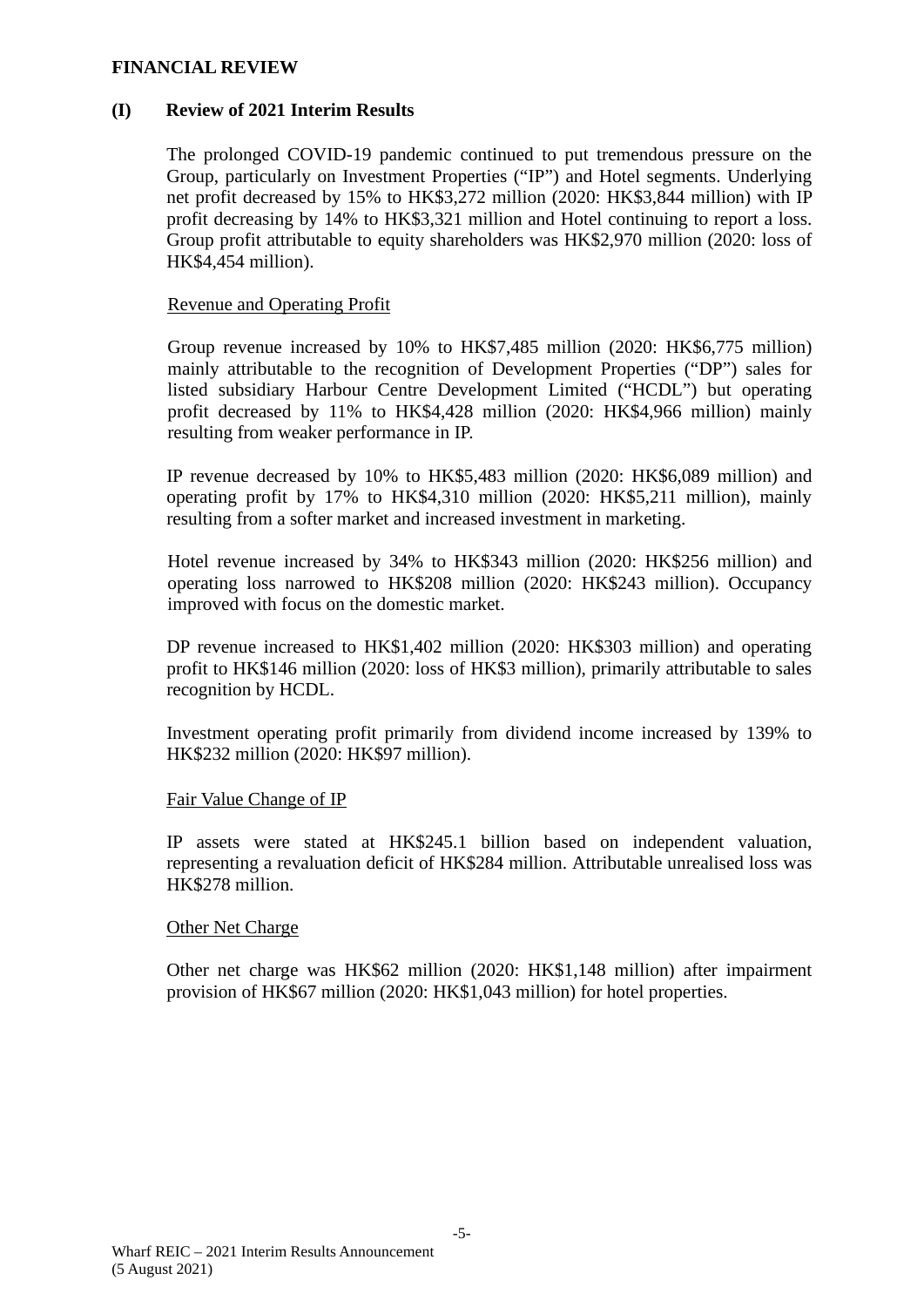#### Finance Costs

Finance costs amounted to HK\$359 million (2020: HK\$677 million) after interest capitalisation of HK\$4 million (2020: HK\$8 million) for DP and an unrealised mark-to-market gain of HK\$10 million (2020: loss of HK\$123 million) on cross currency and interest rate swaps in accordance with prevailing accounting standards.

The effective borrowing rate declined to 1.4% (2020: 2.3%) primarily due to a lower HIBOR.

#### Income Tax

Taxation charge increased by 82% to HK\$709 million (2020: HK\$389 million) principally due to a one-off DP tax write-back of HK\$494 million for HCDL in 2020.

### Profit Attributable to Equity Shareholders

Group profit attributable to equity shareholders for the period amounted to HK\$2,970 million (2020: loss of HK\$4,454 million). Basic earnings per share were HK\$0.98, based on 3,036 million ordinary shares in issue (2020: loss per share of HK\$1.47 based on 3,036 million ordinary shares in issue).

Underlying Net Profit (excluding the attributable net IP revaluation deficit, impairment provision on hotel properties and other accounting mark-to-market differences on certain financial instruments) decreased by 15% to HK\$3,272 million (2020: HK\$3,844 million). Underlying earnings per share were HK\$1.08 (2020: HK\$1.27).

#### **(II) Liquidity, Financial Resources and Capital Commitments**

#### Shareholders' and Total Equity

As at 30 June 2021, shareholders' equity increased by HK\$2.6 billion to HK\$207.2 billion (2020: HK\$204.6 billion), equivalent to HK\$68.25 per share (2020: HK\$67.38) Total equity including non-controlling interests increased by HK\$2.8 billion to HK\$212.2 billion (2020: HK\$209.4 billion).

#### Assets

Total assets amounted to HK\$278.3 billion (2020: HK\$277.9 billion), 92% (2020: 92%) of which was in Hong Kong. Total business assets, excluding bank deposit and cash, derivative financial assets and deferred tax assets, were HK\$274.1 billion (2020: HK\$274.1 billion).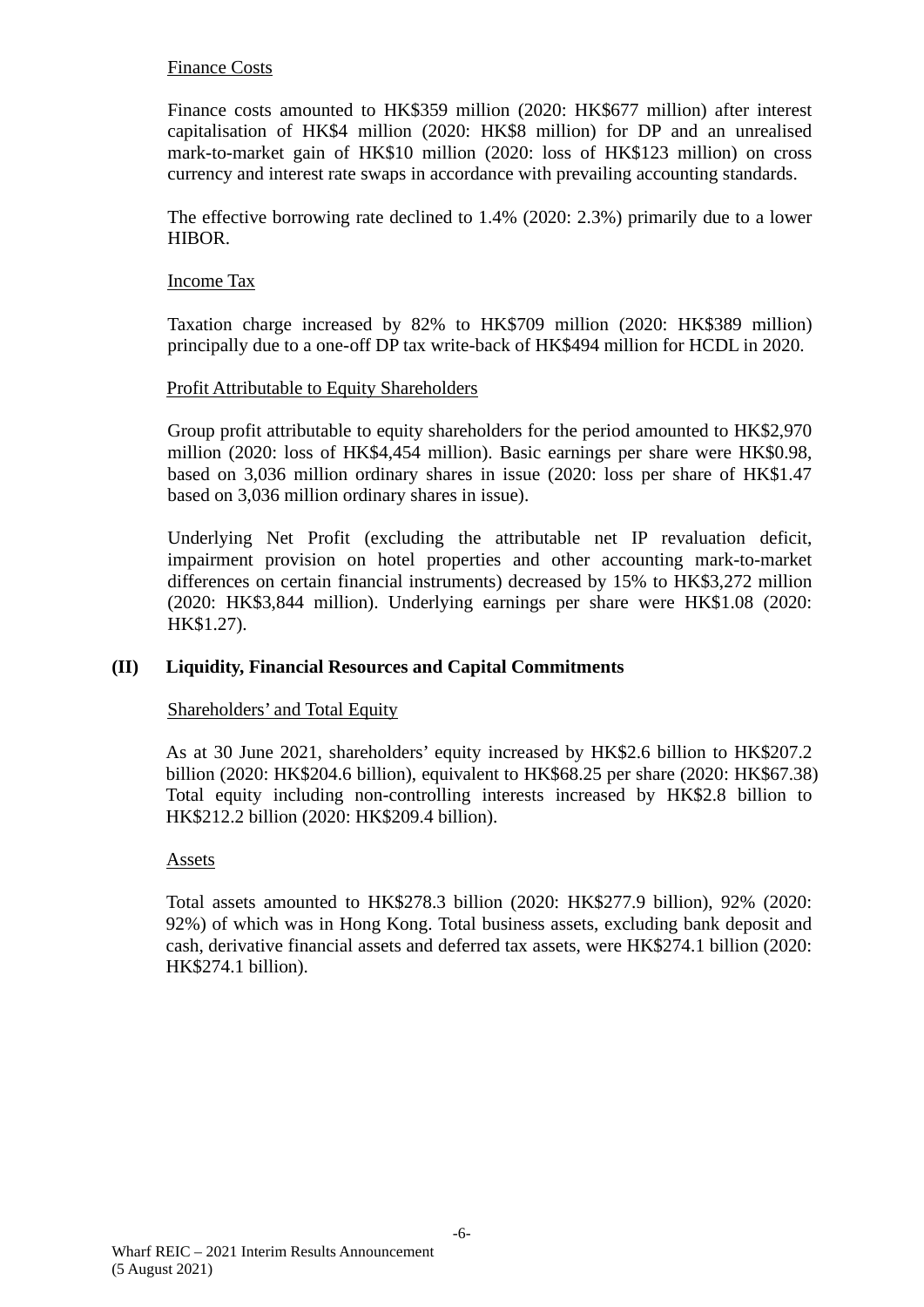### IP

IP assets totalled HK\$245.1 billion (2020: HK\$245.5 billion), representing 89% (2020: 90%) of business assets. Harbour City (excluding the three hotels which were stated at cost) was valued at HK\$163.7 billion and Times Square at HK\$52.9 billion.

### Hotels

Hotel properties were stated at cost less accumulated depreciation & impairment losses at HK\$7.6 billion (2020: HK\$7.5 billion). Valuation of these hotels amounted to HK\$14.6 billion at 30 June 2021.

### DP

DP assets, including interests in an associate and joint ventures, amounted to HK\$5.1 billion (2020: HK\$6.3 billion).

#### Other Long Term Investments

Other long term investments were valued at HK\$14.9 billion (2020: HK\$13.0 billion), including a portfolio of blue chips held for long term growth and reasonable dividend return. The portfolio performed overall in line with the market and each investment within it is individually not material to the Group's total assets. Revaluation on these investments during the period produced an attributable net surplus of HK\$1.8 billion as reflected in the other comprehensive income. The attributable accumulated surplus balance at period-end was HK\$3.3 billion (2020: HK\$1.5 billion).

#### Debts and Gearing

Net debt decreased to HK\$50.4 billion (2020: HK\$52.0 billion). It comprised debts of HK\$53.3 billion and bank deposits/ cash of HK\$2.9 billion.

An analysis of net debt is depicted below:

|                        | 30 June             | 31 December         |
|------------------------|---------------------|---------------------|
|                        | 2021                | 2020                |
| Net debt               | <b>HK\$ Billion</b> | <b>HK\$</b> Billion |
| Group (excluding HCDL) | 49.1                | 50.5                |
| <b>HCDL</b>            | 1.3                 | 1.5                 |
| Total                  | 50.4                | 52.0                |

The ratio of net debt to total equity fell slightly to 23.8% (2020: 24.8%).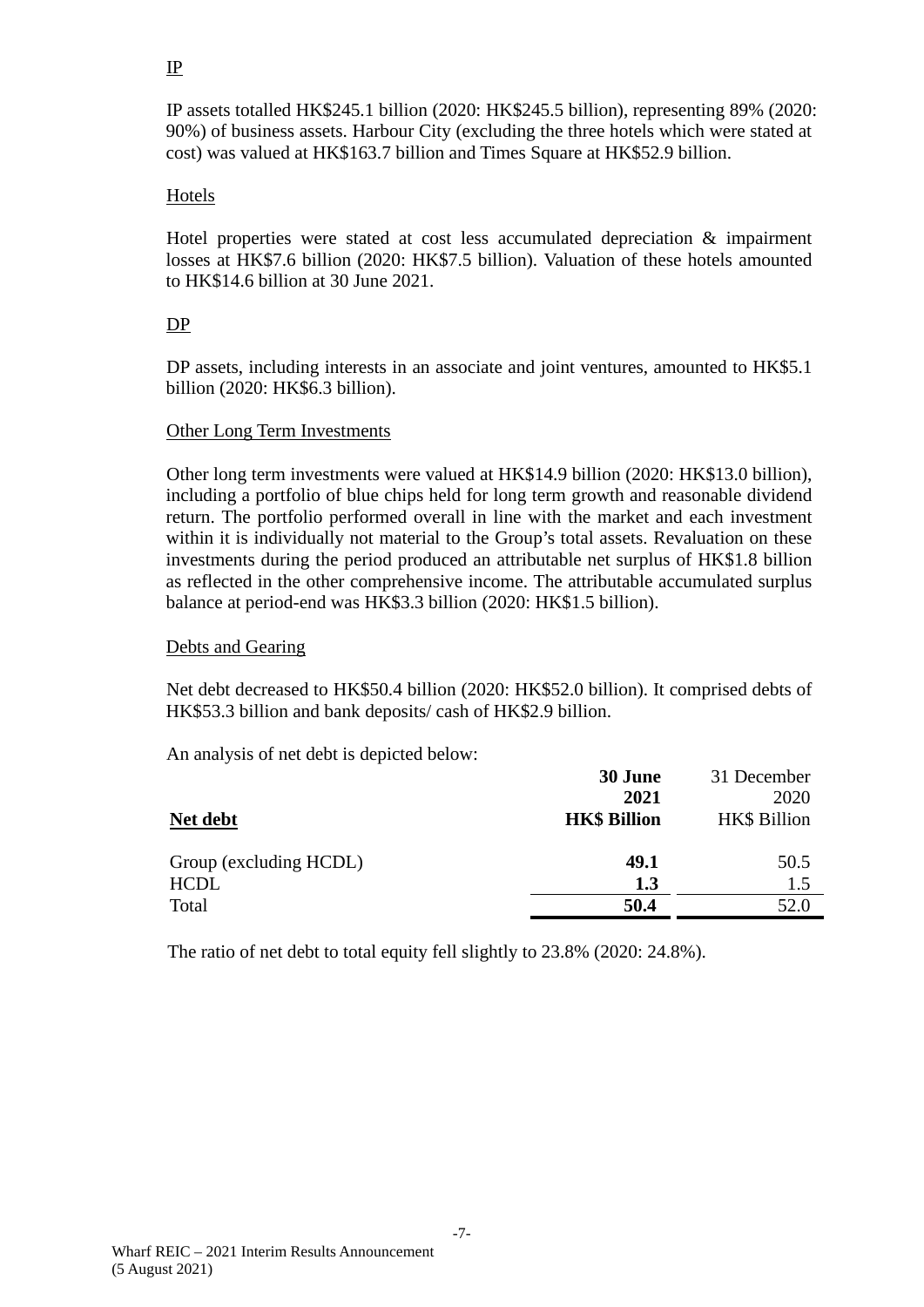### Finance and Availability of Facilities

Total available loan facilities amounted to HK\$76.8 billion, of which HK\$53.3 billion was utilised, depicted as follows:

|                                           | <b>30 June 2021</b> |                                                |                         |                |  |
|-------------------------------------------|---------------------|------------------------------------------------|-------------------------|----------------|--|
|                                           | <b>Available</b>    | <b>Total</b>                                   |                         | <b>Undrawn</b> |  |
|                                           |                     | <b>Facility</b><br><b>Debt</b><br>HK\$<br>HK\$ | <b>Facility</b><br>HK\$ |                |  |
|                                           |                     |                                                |                         |                |  |
|                                           | <b>Billion</b>      | <b>Billion</b>                                 | <b>Billion</b>          |                |  |
| Committed and uncommitted bank facilities |                     |                                                |                         |                |  |
| Group (excluding HCDL)                    | 71.9                | 50.9                                           | 21.0                    |                |  |
| <b>HCDL</b>                               | 4.9                 | 2.4                                            | 2.5                     |                |  |
| Total                                     | 76.8                | 53.3                                           | 23.5                    |                |  |

Certain banking facilities were secured by bank deposits of HK\$355 million (2020: HK\$356 million).

The debt portfolio was largely denominated in United States dollar, Hong Kong dollar and Singapore dollar. The respective funds available were mainly utilised to finance the Group's IP.

The use of derivative financial instruments is strictly monitored and controlled. The majority of the derivative financial instruments entered into are used for mitigating interest rate and currency exposures.

The Group continued to adhere to a high level of financial discipline with a strong financial position. Financial resources are well prepared to support business and investment activities. In addition, the Group also maintained a portfolio of liquid listed investments with an aggregate market value of HK\$14.9 billion (2020: HK\$13.0 billion).

#### Cash Flows for the Group's Operating and Investing Activities

For the period under review, the Group recorded net cash inflow (before changes in working capital and tax payment) of HK\$4.4 billion (2020: HK\$5.0 billion) primarily generated from rental income. Changes in working capital and profits tax payment reduction generated the net cash inflow from operating activities to HK\$3.7 billion (2020: HK\$1.0 billion). For investing activities, the Group recorded a net cash outflow of HK\$0.3 billion (2020: HK\$7.4 billion).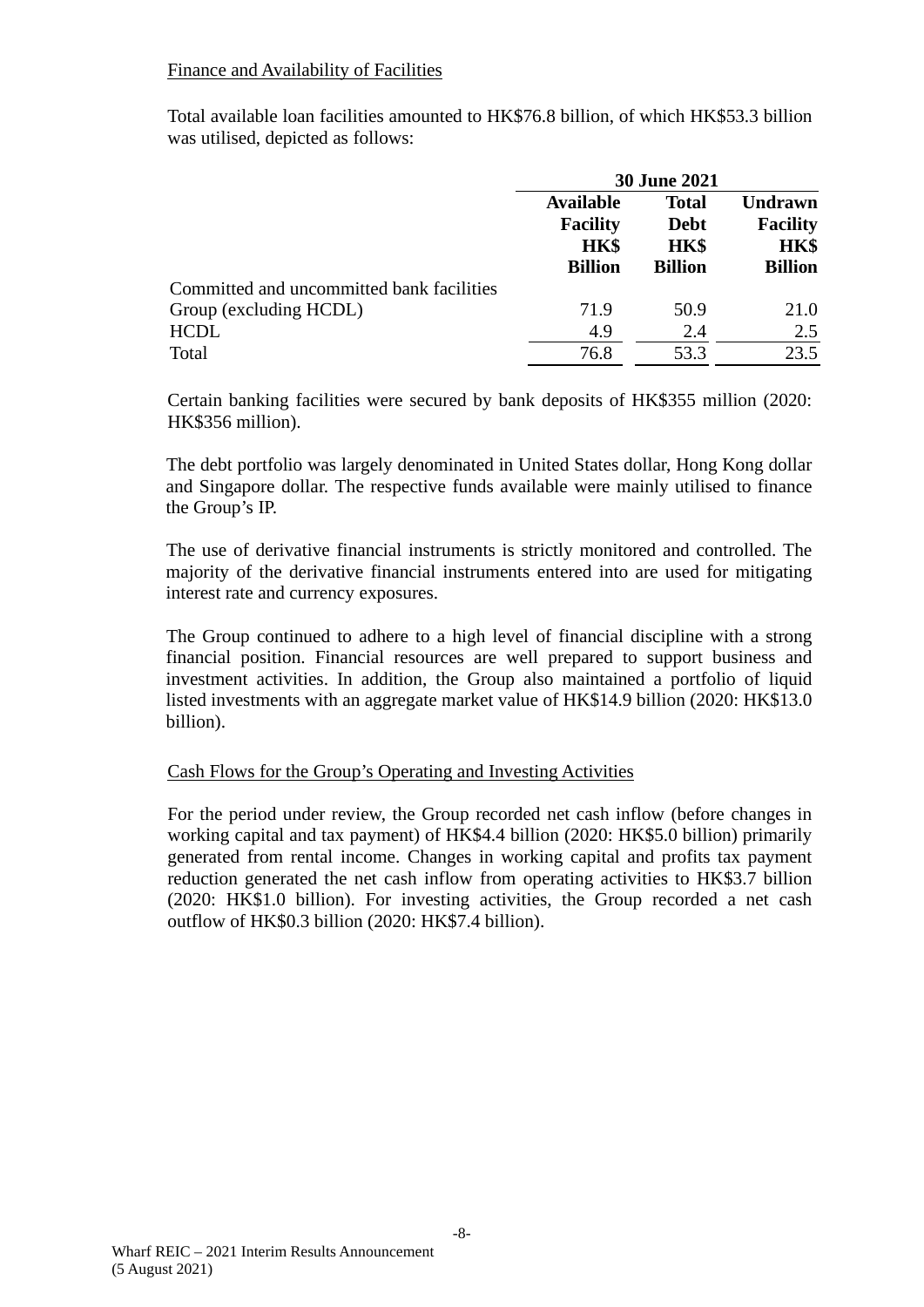### Capital Commitments

As at 30 June 2021, major planned expenditures for the coming years were estimated at HK\$1.6 billion, of which HK\$0.4 billion was committed. A breakdown (by segment) is as follows:

|                    | As at 30 June 2021                      |                                           |                                     |  |  |
|--------------------|-----------------------------------------|-------------------------------------------|-------------------------------------|--|--|
|                    | <b>Committed</b><br><b>HK\$ Million</b> | <b>Uncommitted</b><br><b>HK\$ Million</b> | <b>Total</b><br><b>HK\$ Million</b> |  |  |
| <b>Properties</b>  |                                         |                                           |                                     |  |  |
| IP                 |                                         |                                           |                                     |  |  |
| Hong Kong          | 67                                      | 452                                       | 519                                 |  |  |
| <b>DP</b>          |                                         |                                           |                                     |  |  |
| Mainland China     | 360                                     | 667                                       | 1,027                               |  |  |
|                    | 427                                     | 1,119                                     | 1,546                               |  |  |
| <b>Hotels</b>      |                                         |                                           |                                     |  |  |
| Hong Kong          | 19                                      |                                           | 20                                  |  |  |
| <b>Group total</b> | 446                                     | 1,120                                     | 1,566                               |  |  |

These expenditures will be funded by internal financial resources, including existing cash and surplus from operations, as well as bank loans and other borrowings. Other available resources include monetisation of the Group's equity investments.

Included in the above are HCDL's expenditures totalling HK\$1.0 billion, which will be funded by its own financial resources.

#### **(III) Human Resources**

The Group had approximately 2,900 employees as at 30 June 2021. Employees are remunerated according to their job responsibilities and market pay trend with a discretionary annual performance bonus as variable pay for rewarding individual performance and contributions to the Group's achievement and results.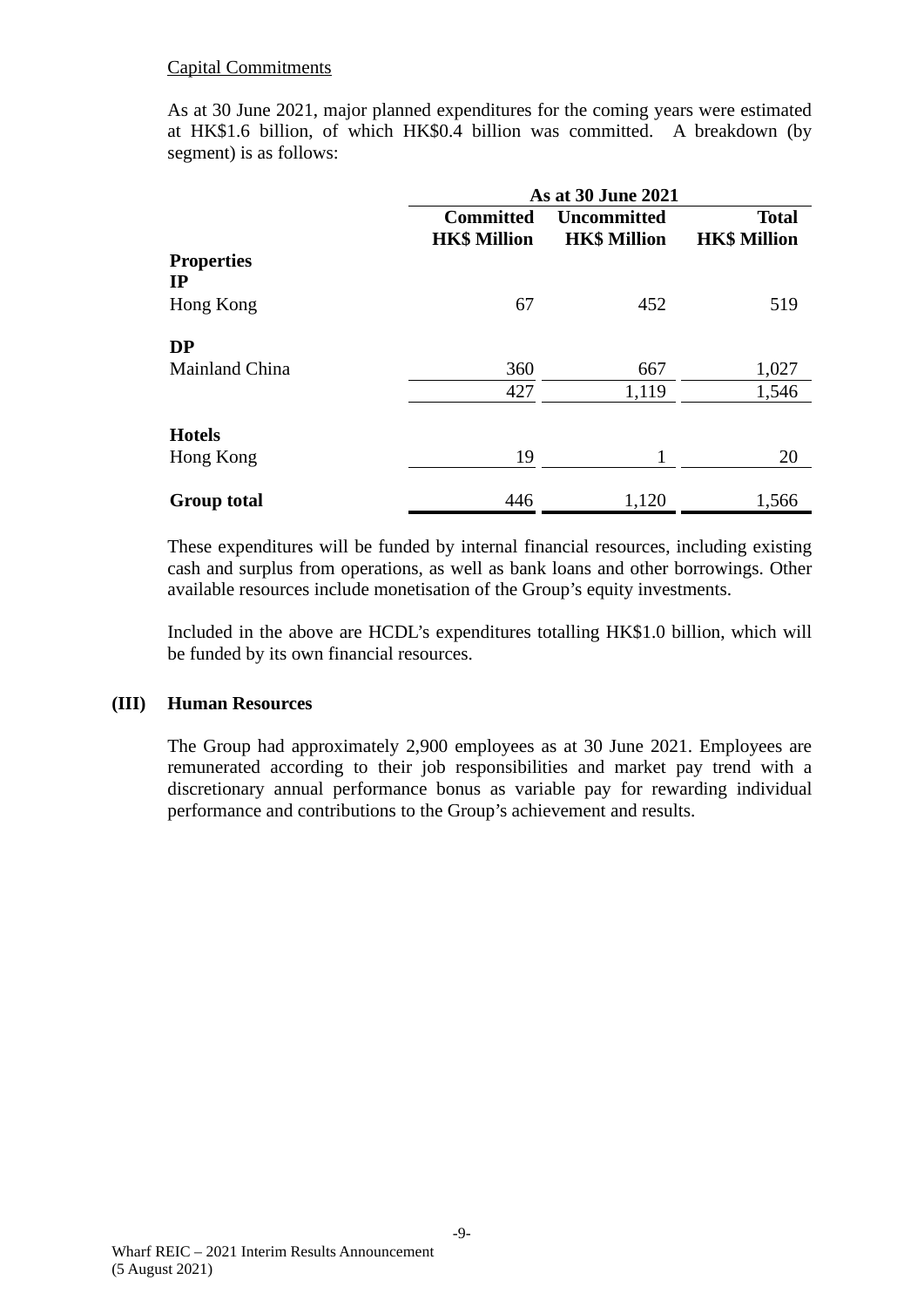### **CONSOLIDATED STATEMENT OF PROFIT OR LOSS For the six months ended 30 June 2021 - Unaudited**

|                                            |                | <b>Six months ended 30 June</b> |                     |  |
|--------------------------------------------|----------------|---------------------------------|---------------------|--|
|                                            |                | 2021                            | 2020                |  |
|                                            | <b>Note</b>    | <b>HK\$ Million</b>             | <b>HK\$ Million</b> |  |
| <b>Revenue</b>                             | $\overline{2}$ | 7,485                           | 6,775               |  |
| Direct costs and operating expenses        |                | (2,259)                         | (1,395)             |  |
| Selling and marketing expenses             |                | (516)                           | (124)               |  |
| Administrative and corporate expenses      |                | (121)                           | (139)               |  |
| Operating profit before depreciation,      |                |                                 |                     |  |
| amortisation, interest and tax             |                | 4,589                           | 5,117               |  |
| Depreciation and amortisation              |                | (161)                           | (151)               |  |
| <b>Operating profit</b>                    | 2 & 3          | 4,428                           | 4,966               |  |
| Decrease in fair value of investment       |                |                                 |                     |  |
| properties                                 |                | (284)                           | (7,529)             |  |
| Other net charge                           | $\overline{4}$ | (62)                            | (1, 148)            |  |
|                                            |                | 4,082                           | (3,711)             |  |
| Finance costs                              | 5              | (359)                           | (677)               |  |
| Share of results after tax of an associate |                | (60)                            | (76)                |  |
| Profit/(loss) before taxation              |                | 3,663                           | (4, 464)            |  |
| Income tax                                 | 6              | (709)                           | (389)               |  |
| Profit/(loss) for the period               |                | 2,954                           | (4, 853)            |  |
| Profit/(loss) attributable to:             |                |                                 |                     |  |
| Equity shareholders                        |                | 2,970                           | (4, 454)            |  |
| Non-controlling interests                  |                | (16)                            | (399)               |  |
|                                            |                | 2,954                           | (4, 853)            |  |
| Earnings/(loss) per share                  | $\overline{7}$ |                                 |                     |  |
| <b>Basic</b>                               |                | <b>HK\$0.98</b>                 | (HK\$1.47)          |  |
| Diluted                                    |                | <b>HK\$0.98</b>                 | (HK\$1.47)          |  |
|                                            |                |                                 |                     |  |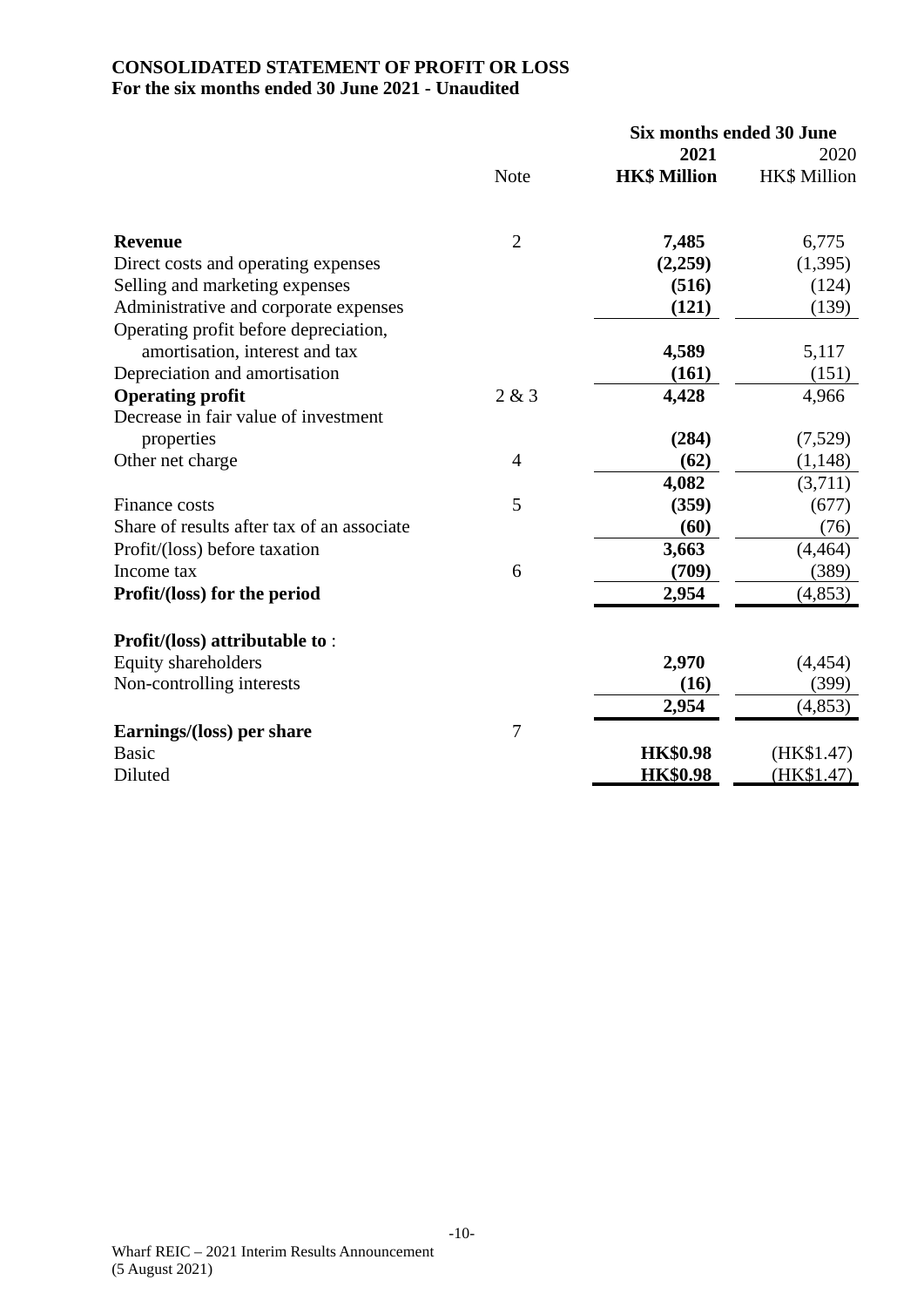# **CONSOLIDATED STATEMENT OF COMPREHENSIVE INCOME For the six months ended 30 June 2021 - Unaudited**

|                                                                                                                                                                                     | Six months ended 30 June |                     |  |
|-------------------------------------------------------------------------------------------------------------------------------------------------------------------------------------|--------------------------|---------------------|--|
|                                                                                                                                                                                     | 2021                     | 2020                |  |
|                                                                                                                                                                                     | <b>HK\$ Million</b>      | <b>HK\$</b> Million |  |
| Profit/(loss) for the period                                                                                                                                                        | 2,954                    | (4, 853)            |  |
| Other comprehensive income<br>Item that will not be reclassified to profit or loss:<br>Fair value changes on equity investments at fair value<br>through other comprehensive income | 1,976                    | (1,021)             |  |
| Items that may be reclassified subsequently to profit or<br>loss:<br>Exchange difference on translation of the operations                                                           |                          |                     |  |
| outside Hong Kong<br>- subsidiaries                                                                                                                                                 | (75)                     | (232)               |  |
| Share of reserves of an associate                                                                                                                                                   | 13                       | (15)                |  |
| Others                                                                                                                                                                              | 1                        | $\overline{2}$      |  |
| Other comprehensive income for the period                                                                                                                                           | 1,915                    | (1,266)             |  |
| Total comprehensive income for the period                                                                                                                                           | 4,869                    | (6,119)             |  |
| Total comprehensive income attributable to:<br>Equity shareholders                                                                                                                  | 4,741<br>128             | (5, 456)            |  |
| Non-controlling interests                                                                                                                                                           |                          | (663)               |  |
|                                                                                                                                                                                     | 4,869                    | (6,119)             |  |
|                                                                                                                                                                                     |                          |                     |  |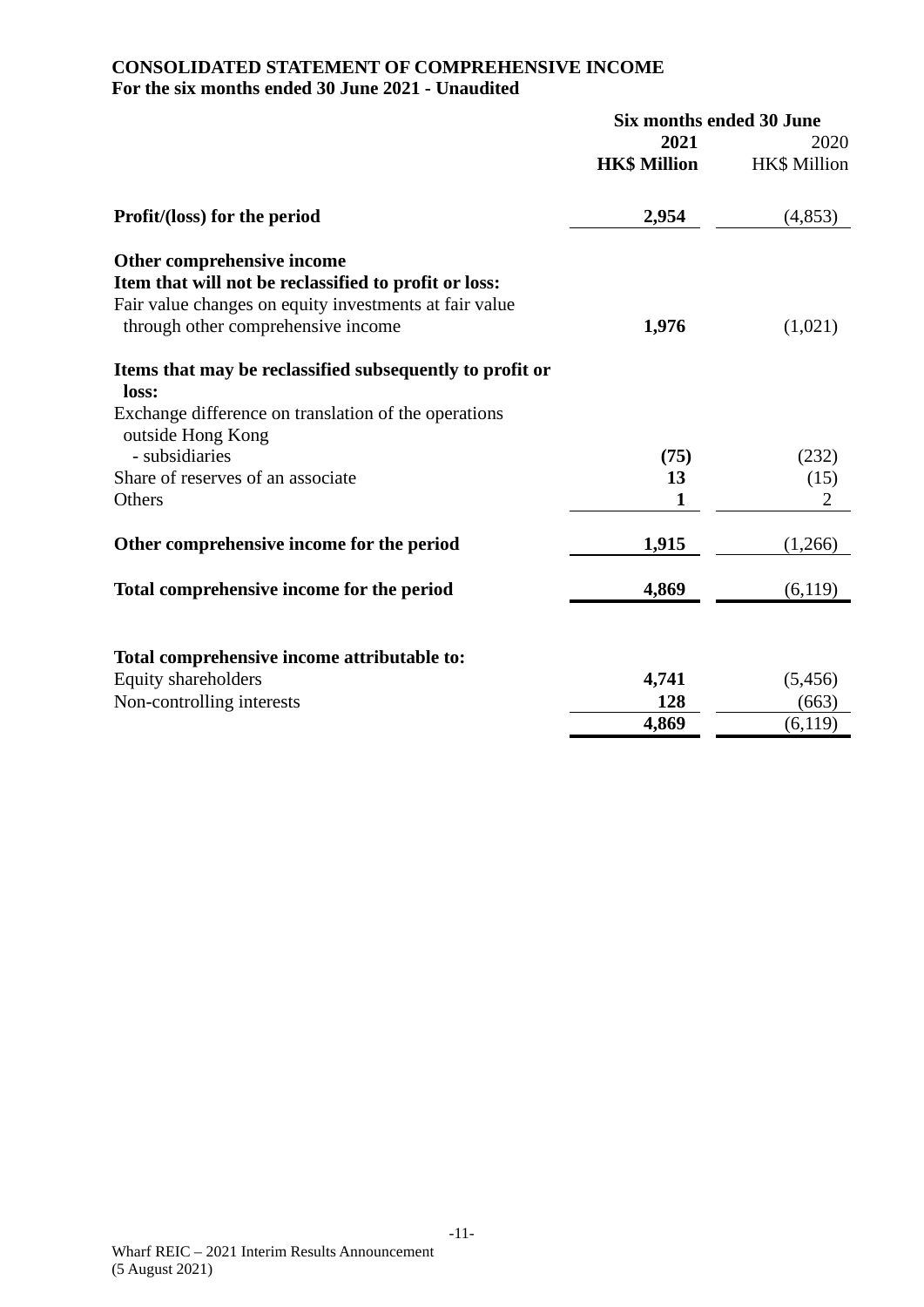### **CONSOLIDATED STATEMENT OF FINANCIAL POSITION As at 30 June 2021 - Unaudited**

|                                                |      | 30 June             | 31 December  |
|------------------------------------------------|------|---------------------|--------------|
|                                                |      | 2021                | 2020         |
|                                                | Note | <b>HK\$ Million</b> | HK\$ Million |
| <b>Non-current assets</b>                      |      |                     |              |
| Investment properties                          |      | 245,149             | 245,473      |
| Hotel and club properties, plant and equipment |      | 7,869               | 7,700        |
| Interest in an associate                       |      | 1,011               | 1,059        |
| Interest in joint ventures                     |      | 49                  | 23           |
| Other long term investments                    |      | 14,912              | 13,041       |
| Deferred tax assets                            |      | 125                 | 303          |
| Derivative financial assets                    |      | 686                 | 965          |
| Other non-current assets                       |      | 66                  | 66           |
|                                                |      | 269,867             | 268,630      |
| <b>Current assets</b>                          |      |                     |              |
| Properties for sale                            |      | 4,088               | 5,207        |
| Inventories                                    |      | 18                  | 19           |
| Trade and other receivables                    | 9    | 1,248               | 1,675        |
| Prepaid tax                                    |      | 126                 | 122          |
| Derivative financial assets                    |      | 8                   | 1            |
| Bank deposits and cash                         |      | 2,948               | 2,260        |
|                                                |      | 8,436               | 9,284        |
|                                                |      |                     |              |
| <b>Total assets</b>                            |      | 278,303             | 277,914      |
|                                                |      |                     |              |
| <b>Non-current liabilities</b>                 |      |                     |              |
| Derivative financial liabilities               |      | (439)               | (365)        |
| Deferred tax liabilities                       |      | (2,587)             | (2, 534)     |
| Other deferred liabilities                     |      | (333)               | (333)        |
| Bank loans and other borrowings                |      | (51,275)            | (48, 171)    |
|                                                |      | (54, 634)           | (51, 403)    |
| <b>Current liabilities</b>                     |      |                     |              |
| Trade and other payables                       | 10   | (7,696)             | (8,185)      |
| Pre-sale deposits and proceeds                 |      | (1,075)             | (2,044)      |
| Derivative financial liabilities               |      | (9)                 | (226)        |
| Taxation payable                               |      | (645)               | (540)        |
| Bank loans and other borrowings                |      | (2,075)             | (6,107)      |
|                                                |      | (11,500)            | (17,102)     |
|                                                |      |                     |              |
| <b>Total liabilities</b>                       |      | (66, 134)           | (68, 505)    |
|                                                |      |                     |              |
| <b>NET ASSETS</b>                              |      | 212,169             | 209,409      |
|                                                |      |                     |              |
| <b>Capital and reserves</b>                    |      |                     |              |
| Share capital                                  |      | 304                 | 304          |
| Reserves                                       |      | 206,893             | 204,247      |
| <b>Shareholders' equity</b>                    |      | 207,197             | 204,551      |
| <b>Non-controlling interests</b>               |      | 4,972               | 4,858        |
| <b>TOTAL EQUITY</b>                            |      | 212,169             | 209,409      |
|                                                |      |                     |              |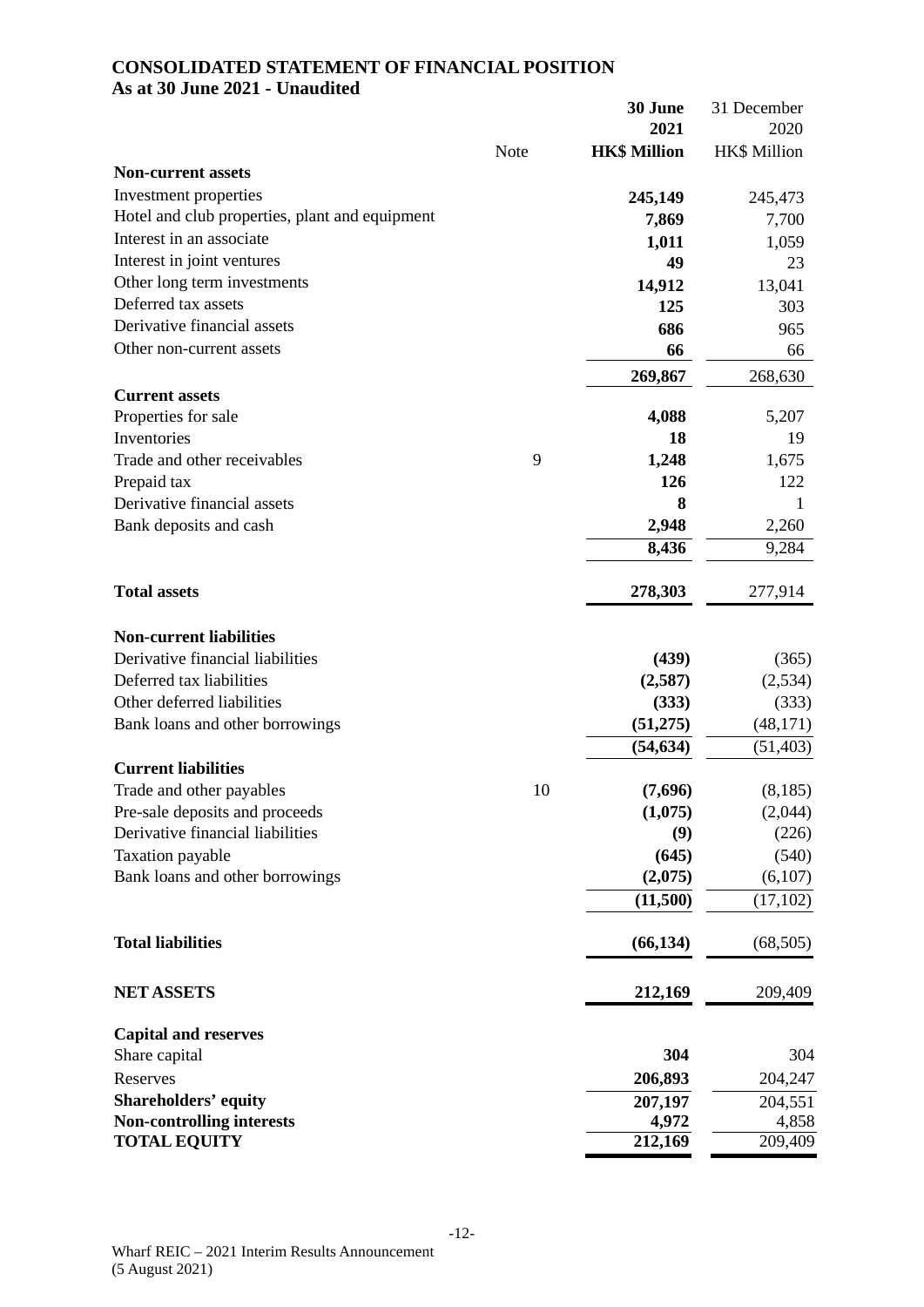### **NOTES TO THE UNAUDITED INTERIM FINANCIAL INFORMATION**

### **1. PRINCIPAL ACCOUNTING POLICIES AND BASIS OF PREPARATION**

The financial information included in this interim results announcement is extracted from the unaudited interim financial information which has been prepared in accordance with Hong Kong Accounting Standard ("HKAS") 34 "Interim Financial Reporting" ("HKAS 34") issued by the Hong Kong Institute of Certified Public Accountants ("HKICPA") and the applicable disclosure provisions of the Rules Governing the Listing of Securities on The Stock Exchange of Hong Kong Limited.

The preparation of the unaudited interim financial information in conformity with HKAS 34 requires management to make judgments, estimates and assumptions that affect the application of accounting policies and reported amounts of assets, liabilities, income and expenses on a year to date basis. Actual results may differ from these estimates.

The unaudited interim financial information contains condensed consolidated financial statements and selected explanatory notes. The notes include an explanation of events and transactions that are significant to an understanding of the changes in financial position and performance of the Group since the annual financial statements for the year ended 31 December 2020. The unaudited interim financial information and notes thereon do not include all of the information required for a full set of financial statements prepared in accordance with Hong Kong Financial Reporting Standards ("HKFRSs").

The accounting policies and methods of computation used in the preparation of the unaudited interim financial information are consistent with those used in the annual financial statements for the year ended 31 December 2020 except for the changes mentioned below.

The HKICPA has issued a number of amendments which are first effective for the current accounting period of the Group. Of these, the following developments are relevant to the Group's consolidated financial statements:

Amendments to HKFRS 9, HKFRS 7, HKFRS 4, HKFRS 16 and HKAS 39 Interest Rate Benchmark Reform – phase 2

The Group has assessed the impact of the adoption of the above amendments and considered that there was no significant impact on the Group's results and financial position.

The Group has not applied any new standards or interpretation that is not yet effective for the current accounting period.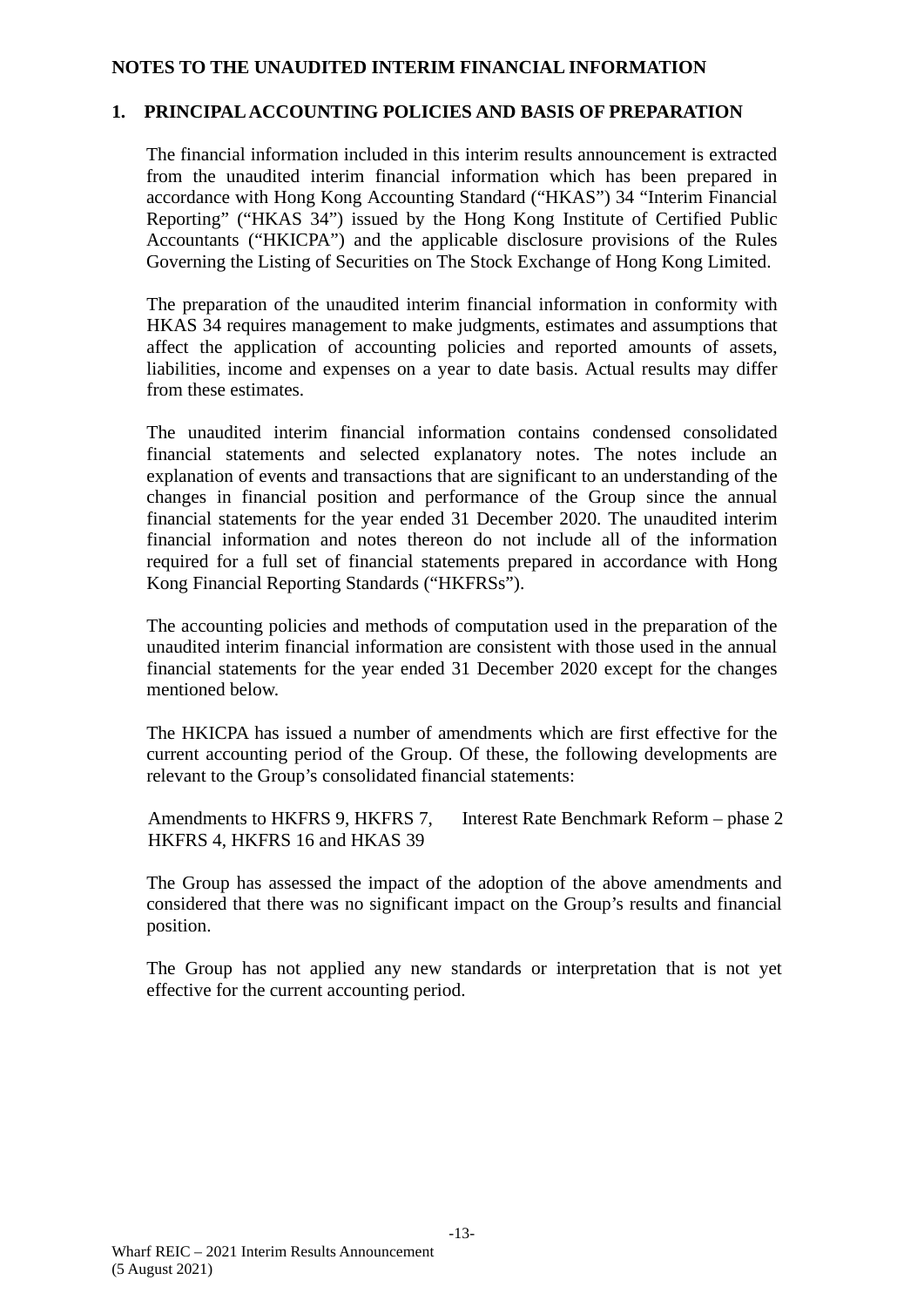#### **2. SEGMENT INFORMATION**

The Group manages its diversified businesses according to the nature of services and products provided. Management has determined four reportable operating segments for measuring performance and allocating resources. The segments are investment property, development property, hotel and investment. No operating segments have been aggregated to form the reportable segments.

Investment property segment primarily entails property leasing and management operations. Currently, the Group's investment properties portfolio, which mainly consists of retail, office and serviced apartments is primarily located in Hong Kong and Singapore.

Development property segment encompasses activities relating to the acquisition, development, construction and sales of trading properties in Mainland China and Singapore.

Hotel segment includes hotel operations in Hong Kong and Mainland China.

Investment segment represents equity investments in global capital markets.

Management evaluates performance primarily based on operating profit as well as the equity share of results of an associate and joint ventures of each segment. Inter-segment pricing is generally determined on an arm's length basis.

Segment business assets principally comprise all tangible assets and current assets directly attributable to each segment with the exception of bank deposits and cash, derivative financial assets and deferred tax assets.

Revenue and expenses are allocated with reference to revenue generated by those segments and expenses incurred by those segments or which arise from the depreciation of assets attributable to those segments.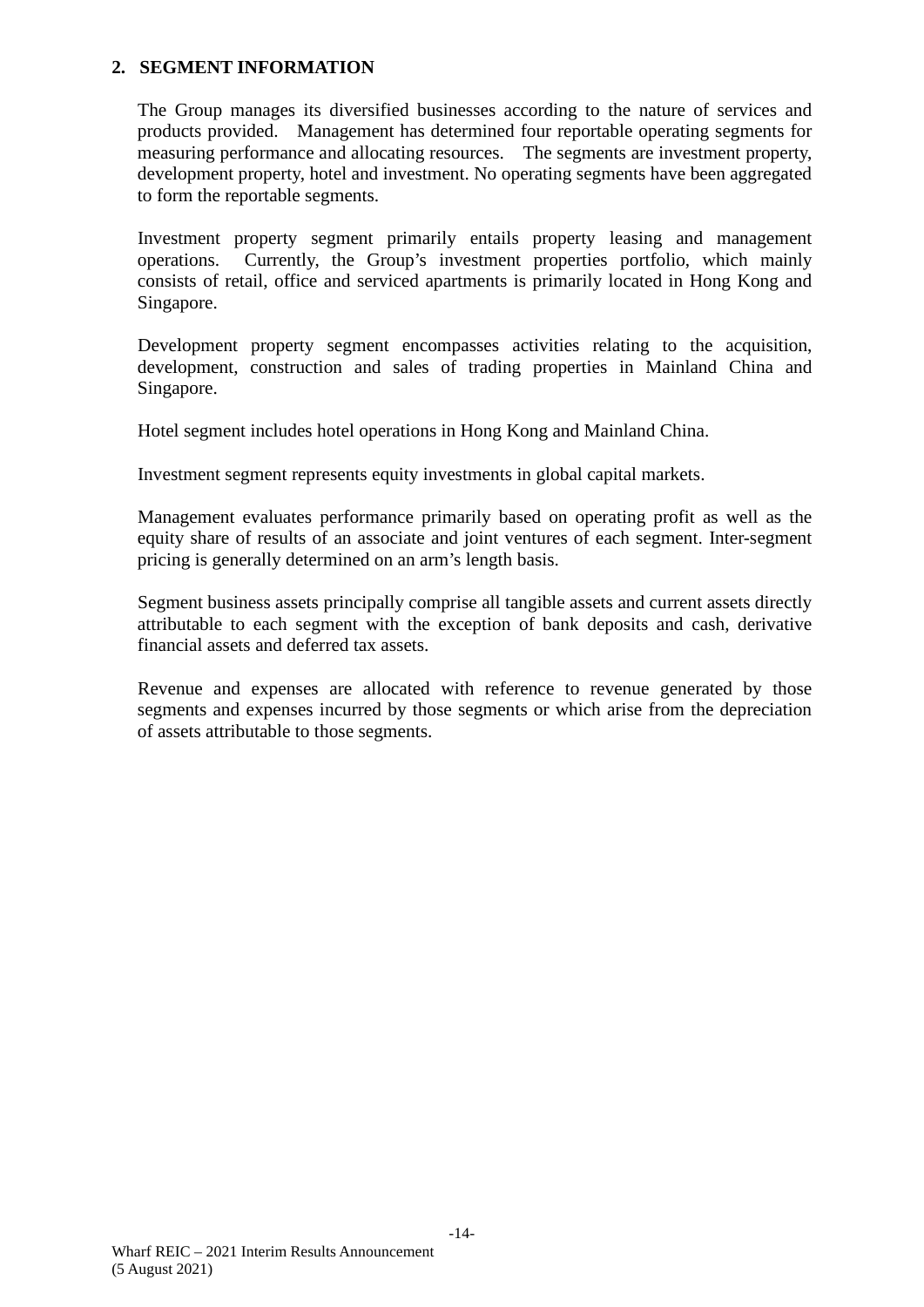# **2. SEGMENT INFORMATION**

### **a. Analysis of segment revenue and results**

|                       |                |                  |                         |                          |                | Share of        |                 |
|-----------------------|----------------|------------------|-------------------------|--------------------------|----------------|-----------------|-----------------|
|                       |                |                  | Decrease in             |                          |                | results         | Profit/         |
|                       |                |                  | fair value of Other net |                          |                | after tax       | $(\text{loss})$ |
|                       |                | <b>Operating</b> | investment (charge)/    |                          | <b>Finance</b> | of an           | before          |
|                       | <b>Revenue</b> | profit           | properties              | income                   |                | costs associate | taxation        |
|                       | HK\$           | HK\$             | HK\$                    | HK\$                     | HK\$           | HK\$            | HK\$            |
| Six months ended      | <b>Million</b> | <b>Million</b>   | <b>Million</b>          | <b>Million</b>           | <b>Million</b> | <b>Million</b>  | <b>Million</b>  |
| 30 June 2021          |                |                  |                         |                          |                |                 |                 |
| Investment property   | 5,483          | 4,310            | (284)                   |                          | (312)          |                 | 3,714           |
| Development property  | 1,402          | 146              |                         | 1                        | (3)            | (60)            | 84              |
| Hotel                 | 343            | (208)            |                         | (67)                     | (10)           |                 | (285)           |
| Investment            | 232            | 232              |                         |                          | (44)           |                 | 188             |
| Inter-segment revenue | (15)           |                  |                         |                          |                |                 |                 |
| Segment total         | 7,445          | 4,480            | (284)                   | (66)                     | (369)          | (60)            | 3,701           |
| Others                | 40             | (24)             |                         | 4                        | 10             |                 | (10)            |
| Corporate expenses    |                | (28)             |                         | ۰                        |                |                 | (28)            |
| Group total           | 7,485          | 4,428            | (284)                   | (62)                     | (359)          | (60)            | 3,663           |
|                       |                |                  |                         |                          |                |                 |                 |
| 30 June 2020          |                |                  |                         |                          |                |                 |                 |
| Investment property   | 6,089          | 5,211            | (7,529)                 | $\overline{\phantom{0}}$ | (517)          | ÷,              | (2,835)         |
| Development property  | 303            | (3)              |                         |                          |                | (76)            | (79)            |
| Hotel                 | 256            | (243)            |                         | (1,043)                  | (24)           |                 | (1,310)         |
| Investment            | 97             | 97               |                         |                          | (12)           |                 | 85              |
| Inter-segment revenue | (20)           |                  |                         |                          |                |                 |                 |
| Segment total         | 6,725          | 5,062            | (7,529)                 | (1,043)                  | (553)          | (76)            | (4,139)         |
| Others                | 50             | (8)              |                         | (105)                    | (124)          |                 | (237)           |
| Corporate expenses    |                | (88)             |                         |                          |                |                 | (88)            |
| Group total           | 6,775          | 4,966            | (7,529)                 | (1, 148)                 | (677)          | (76)            | (4, 464)        |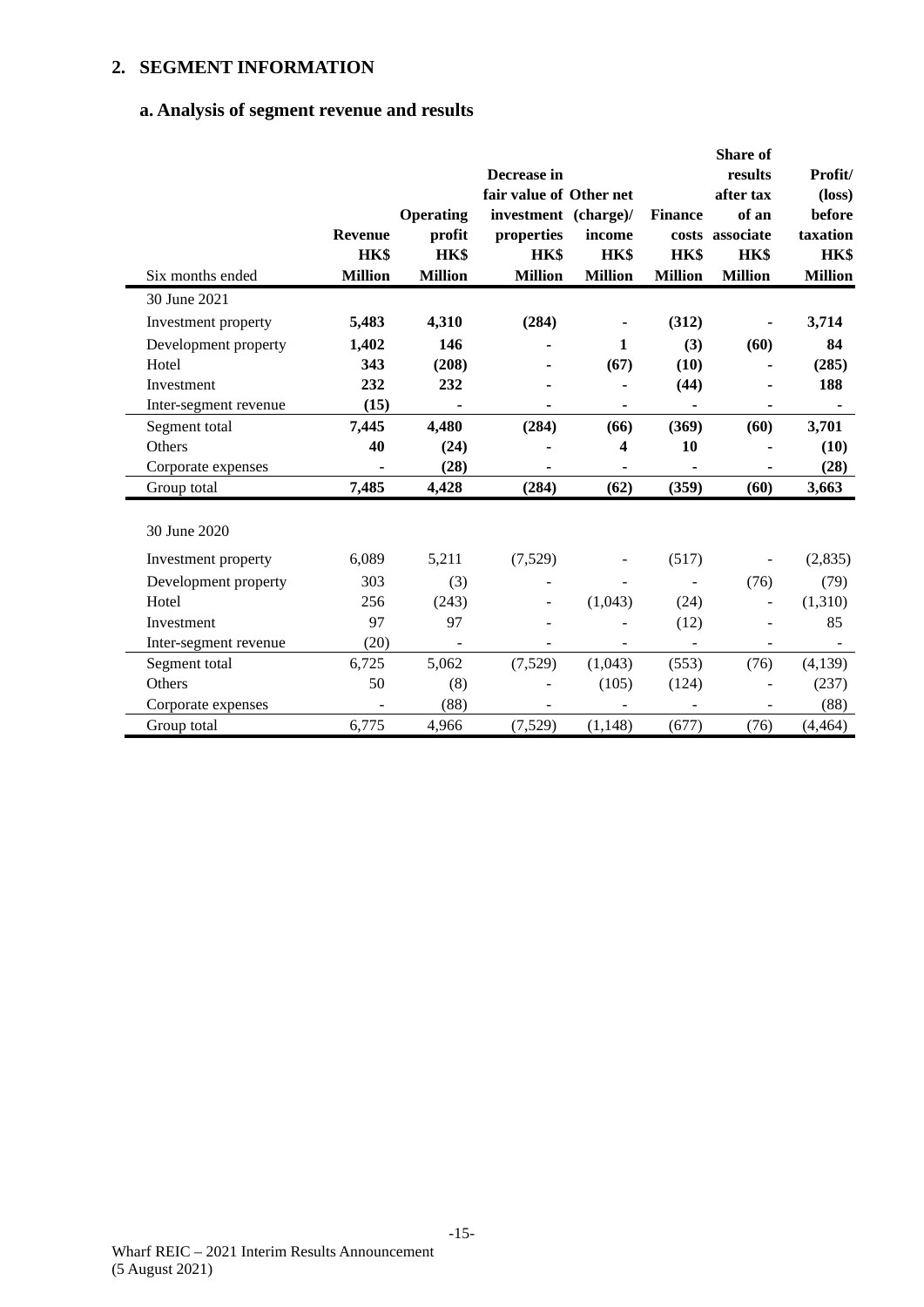### **2. SEGMENT INFORMATION**

# **b. Disaggregation of revenue**

|                                                        | Six months ended 30 June |                     |  |
|--------------------------------------------------------|--------------------------|---------------------|--|
|                                                        | 2021                     | 2020                |  |
|                                                        | <b>HK\$ Million</b>      | <b>HK\$</b> Million |  |
| <b>Revenue recognised under HKFRS 15</b>               |                          |                     |  |
| Management and services income                         | 527                      | 561                 |  |
| Other rental related income                            | 230                      | 194                 |  |
| Hotel and club operations                              | 343                      | 256                 |  |
| Sale of development properties                         | 1,402                    | 303                 |  |
|                                                        | 2,502                    | 1,314               |  |
| Revenue recognised under other accounting<br>standards |                          |                     |  |
| Rental income                                          |                          |                     |  |
| - Fixed                                                | 4,382                    | 5,154               |  |
| - Variable                                             | 329                      | 160                 |  |
|                                                        | 4,711                    | 5,314               |  |
| Investment                                             | 232                      | 97                  |  |
| Others                                                 | 40                       | 50                  |  |
|                                                        | 4,983                    | 5,461               |  |
| Total revenue                                          | 7,485                    | 6,775               |  |

# **c. Analysis of inter-segment revenue**

|                      |                                                          | Six months ended 30 June                               |                                                   |                                     |                                                 |                                     |
|----------------------|----------------------------------------------------------|--------------------------------------------------------|---------------------------------------------------|-------------------------------------|-------------------------------------------------|-------------------------------------|
|                      |                                                          | 2021                                                   |                                                   | 2020                                |                                                 |                                     |
|                      | <b>Total</b><br><b>Revenue</b><br>HK\$<br><b>Million</b> | Inter-<br>segment<br>revenue<br>HK\$<br><b>Million</b> | Group<br><b>Revenue</b><br>HK\$<br><b>Million</b> | Total<br>Revenue<br>HK\$<br>Million | Inter-<br>segment<br>revenue<br>HK\$<br>Million | Group<br>Revenue<br>HK\$<br>Million |
| Investment property  | 5,483                                                    | (15)                                                   | 5,468                                             | 6,089                               | (20)                                            | 6,069                               |
| Development property | 1,402                                                    | $\blacksquare$                                         | 1,402                                             | 303                                 |                                                 | 303                                 |
| Hotel                | 343                                                      | $\blacksquare$                                         | 343                                               | 256                                 |                                                 | 256                                 |
| Investment           | 232                                                      | $\blacksquare$                                         | 232                                               | 97                                  |                                                 | 97                                  |
| Others               | 47                                                       | (7)                                                    | 40                                                | 58                                  | (8)                                             | 50                                  |
| Group total          | 7,507                                                    | (22)                                                   | 7,485                                             | 6,803                               | (28)                                            | 6,775                               |

# **d. Geographical information**

|                   | Six months ended 30 June |         |                                                                   |                         |
|-------------------|--------------------------|---------|-------------------------------------------------------------------|-------------------------|
|                   |                          | Revenue |                                                                   | <b>Operating profit</b> |
|                   | 2021                     | 2020    | 2021                                                              | 2020                    |
|                   |                          |         | <b>HK\$ Million</b> HK\$ Million <b>HK\$ Million</b> HK\$ Million |                         |
| Hong Kong         | 5,729                    | 6,263   | 4,058                                                             | 4,864                   |
| Outside Hong Kong | 1,756                    | 512     | 370                                                               | 102                     |
| Group total       | 7,485                    | 6,775   | 4,428                                                             | 4,966                   |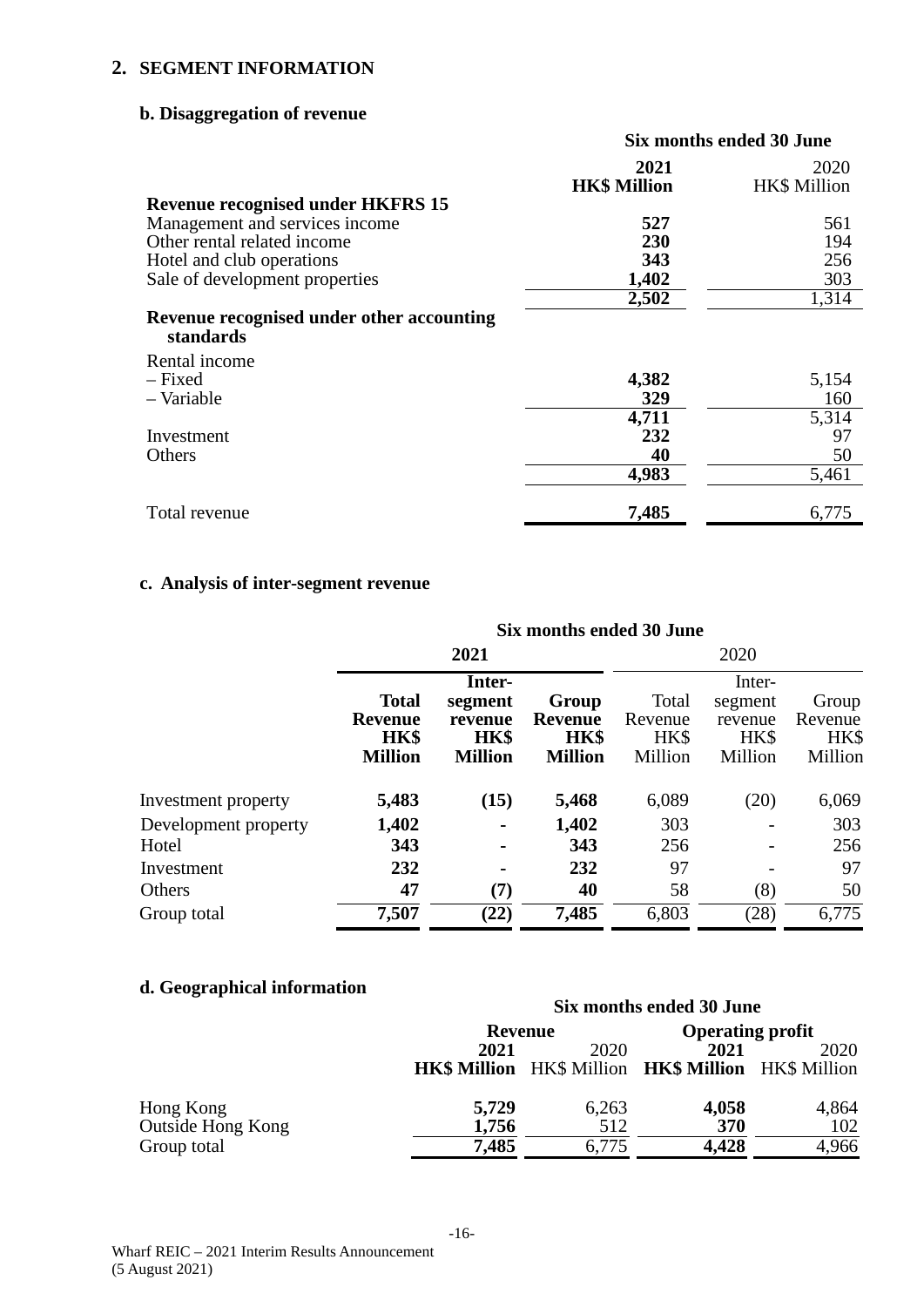### **3. OPERATING PROFIT**

#### **Operating profit is arrived at:**

|                                                    | Six months ended 30 June |                     |  |
|----------------------------------------------------|--------------------------|---------------------|--|
|                                                    | 2021                     | 2020                |  |
|                                                    | <b>HK\$ Million</b>      | <b>HK\$</b> Million |  |
| After charging:                                    |                          |                     |  |
| Depreciation and amortisation on                   |                          |                     |  |
| - hotel and club properties, plant and equipment   | 157                      | 147                 |  |
| - leasehold land                                   | 4                        | 4                   |  |
| Total depreciation and amortisation                | 161                      | 151                 |  |
| Staff cost (Note)                                  | 417                      | 442                 |  |
| Cost of trading properties for recognised sales    | 1,199                    | 281                 |  |
| Direct operating expenses of investment properties | 1,148                    | 834                 |  |
| After crediting:                                   |                          |                     |  |
| Gross rental revenue from investment properties    | 5,468                    | 6,069               |  |
| Interest income                                    |                          | 18                  |  |
| Dividend income from other long term investments   | 232                      | 97                  |  |

Note:

Staff costs included contributions to defined contribution pension schemes of HK\$24 million (2020: HK\$24 million), which included MPF schemes after a forfeiture of HK\$1 million (2020: HK\$ 1 million).

### **4. OTHER NET CHARGE**

Other net charge for the period amounted to HK\$62 million (2020: HK\$1,148 million) mainly comprises:

- a. Impairment provision of HK\$67 million (2020: HK\$1,043 million) made for hotel properties.
- b. Net foreign exchange loss of HK\$41 million (2020: HK\$89 million) which included the impact of foreign exchange contracts.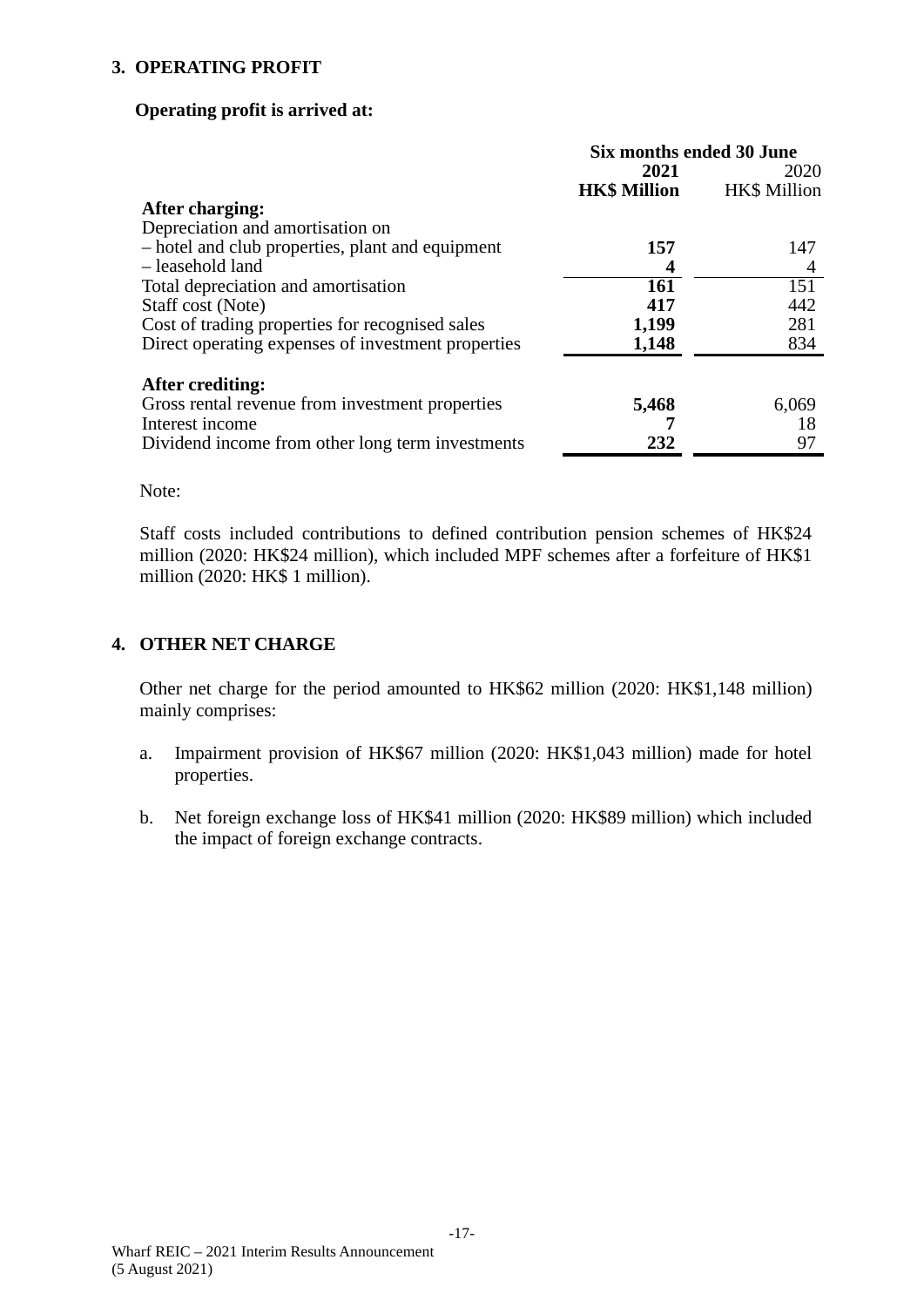### **5. FINANCE COSTS**

|                                    | Six months ended 30 June |                     |  |
|------------------------------------|--------------------------|---------------------|--|
|                                    | 2021                     | 2020                |  |
|                                    | <b>HK\$ Million</b>      | <b>HK\$</b> Million |  |
| Interest charged on:               |                          |                     |  |
| Bank loans and overdrafts          | <b>126</b>               | 358                 |  |
| Other borrowings                   | 204                      | 179                 |  |
| Total interest charge              | 330                      | 537                 |  |
| Other finance costs                | 43                       | 25                  |  |
| Less: Amount capitalised           | $\left( 4\right)$        | (8)                 |  |
|                                    | 369                      | 554                 |  |
| Fair value loss:                   |                          |                     |  |
| Cross currency interest rate swaps | 34                       | (6)                 |  |
| Interest rate swaps                | (44)                     | 129                 |  |
| Total                              | 359                      | 677                 |  |

### **6. INCOME TAX**

Taxation charged to the consolidated statement of profit or loss includes:

|                                                   | Six months ended 30 June |                     |
|---------------------------------------------------|--------------------------|---------------------|
|                                                   | 2021                     | 2020                |
|                                                   | <b>HK\$ Million</b>      | <b>HK\$</b> Million |
| <b>Current income tax</b>                         |                          |                     |
| Hong Kong                                         |                          |                     |
| - provision for the period                        | 591                      | 701                 |
| <b>Outside Hong Kong</b>                          |                          |                     |
| - provision for the period                        | 21                       | 25                  |
|                                                   | 612                      | 726                 |
| Land appreciation tax ("LAT") (Note c)            | 12                       | (494)               |
| <b>Deferred tax</b>                               |                          |                     |
| Origination and reversal of temporary differences | 85                       | 157                 |
| Total                                             | 709                      | 389                 |

- **a.** The provision for Hong Kong profits tax is based on the profit for the period as adjusted for tax purposes at a rate of 16.5% (2020: 16.5%).
- **b.** Income tax on assessable profits outside Hong Kong is mainly China corporate income tax calculated at a rate of 25%, China withholding tax on dividend at a rate of up to 10% and Singapore income tax at a rate of 17% for the period ended 30 June 2021 and 2020.
- **c.** Under the Provisional Regulations on LAT, all gains arising from transfer of real estate property in Mainland China are subject to LAT at progressive rates ranging from 30% to 60% on the appreciation of land value, being the proceeds on sales of properties less deductible expenditures including cost of land use rights, borrowings costs and all property development expenditures.
- **d.** There was no tax attributable to an associate for the period ended 30 June 2021 (2020: HK\$18 million) included in the share of results of an associate.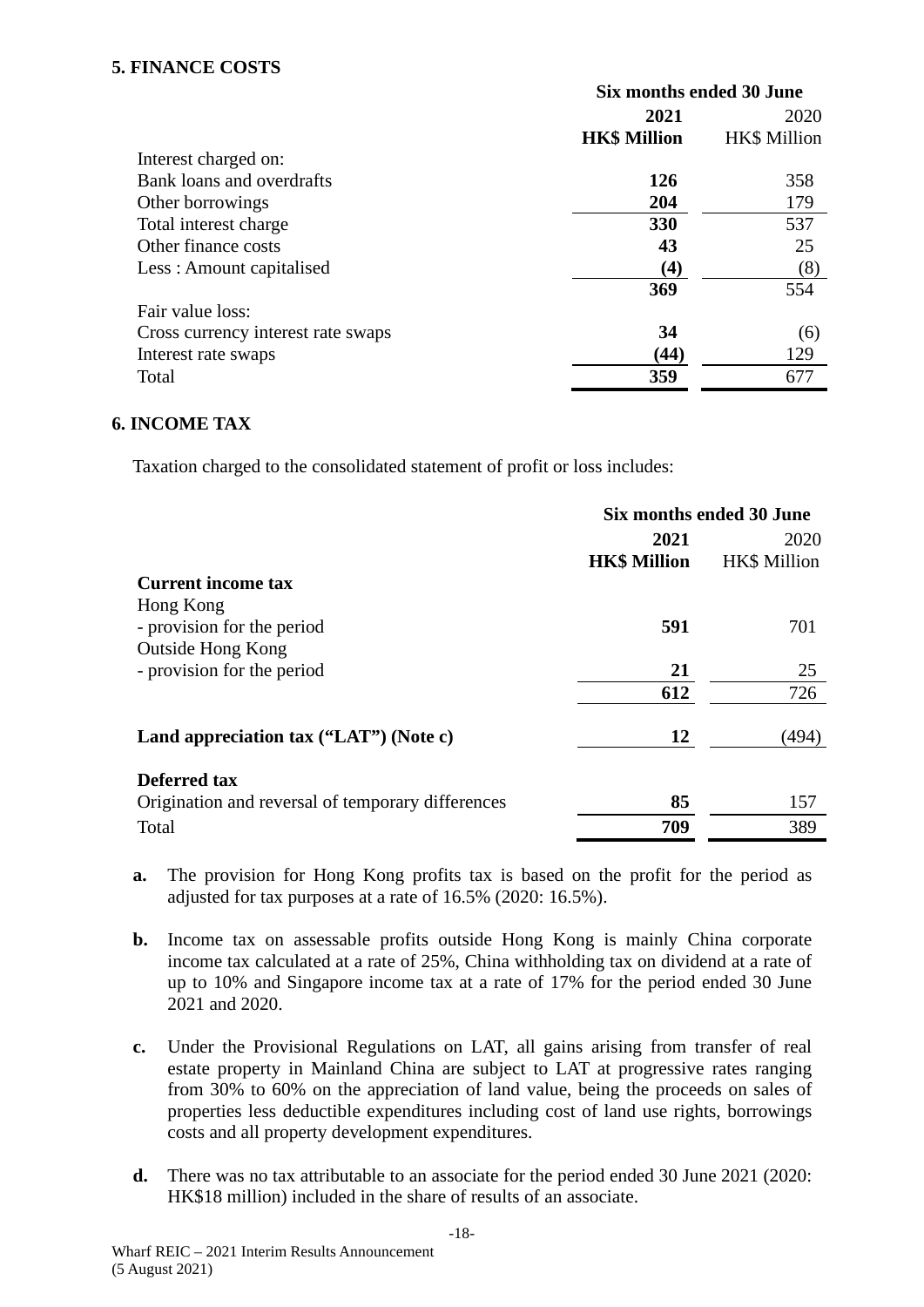### **7. EARNINGS/(LOSS) PER SHARE**

The calculation of basic earnings/(loss) per share is based on the profit attributable to equity shareholders for the period of HK\$2,970 million (2020: loss of HK\$4,454 million) and 3,036 million ordinary shares in issue during the period (2020: 3,036 million ordinary shares in issue).

There are no potential dilutive ordinary shares in issue during the period ended 30 June 2021 and 2020.

### **8. DIVIDENDS ATTRIBUTABLE TO EQUITY SHAREHOLDERS**

|                                       | Six months ended 30 June |             |                          |         |
|---------------------------------------|--------------------------|-------------|--------------------------|---------|
|                                       | 2021                     | 2021        | 2020                     | 2020    |
|                                       | HK\$                     | <b>HK\$</b> | HK\$                     | HK\$    |
|                                       | Per share                |             | <b>Million</b> Per share | Million |
| First interim dividend declared after |                          |             |                          |         |
| the end of the reporting period       | 0.67                     | 2.034       | 0.78                     | 2,368   |

- **a.** The first interim dividend based on 3,036 million ordinary shares in issue declared after the end of the reporting period has not been recognised as a liability at the end of the reporting period.
- **b.** The second interim dividend of HK\$2,095 million for 2020 was approved and paid in 2021.

### **9. TRADE AND OTHER RECEIVABLES**

Included in this item are trade receivables (net of loss allowance) with an ageing analysis based on the invoice date as at 30 June 2021 as follows:

|                                   | 30 June                 | 31 December         |
|-----------------------------------|-------------------------|---------------------|
|                                   | 2021                    | 2020                |
|                                   | <b>HK\$ Million</b>     | <b>HK\$</b> Million |
| Trade receivables                 |                         |                     |
| $0 - 30$ days                     | 189                     | 152                 |
| $31 - 60$ days                    | 23                      | 82                  |
| $61 - 90$ days                    | $\overline{\mathbf{4}}$ | 36                  |
| Over 90 days                      | 62                      | 114                 |
|                                   | 278                     | 384                 |
| Other receivables and prepayments | 970                     | 1,291               |
|                                   | 1,248                   | 1,675               |

The Group has established credit policies for each of its core businesses. The general credit terms allowed range from 0 to 60 days, except for sale of properties from which the proceeds are receivable pursuant to the terms of the agreements. All the trade and other receivables are expected to be recoverable within one year.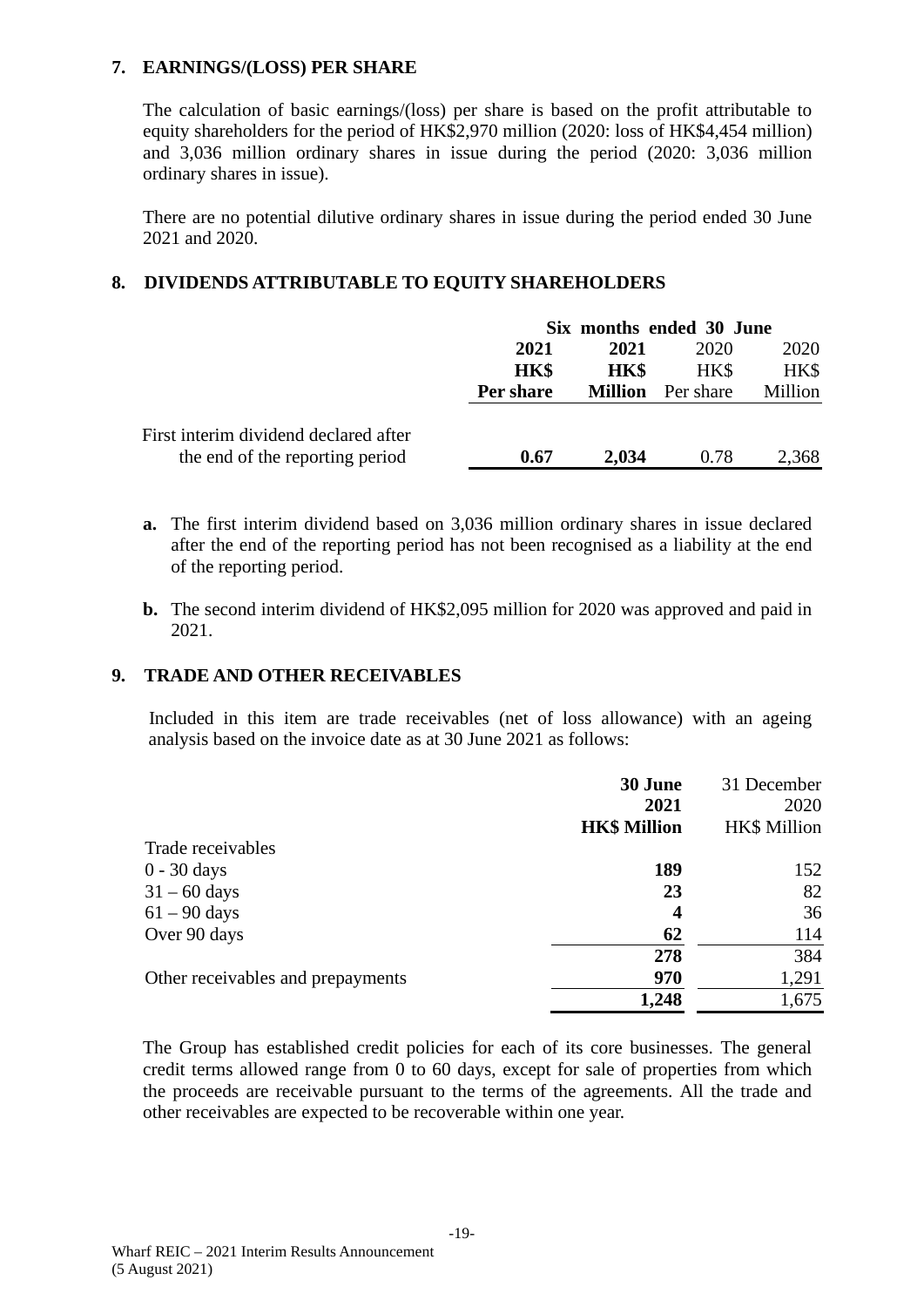### **10. TRADE AND OTHER PAYABLES**

Included in this item are trade payables with an ageing analysis based on the invoice date as at 30 June 2021 as follows:

|                              | 30 June<br>2021     | 31 December<br>2020 |
|------------------------------|---------------------|---------------------|
|                              | <b>HK\$ Million</b> | <b>HK\$</b> Million |
| Trade payables               |                     |                     |
| $0 - 30$ days                | 64                  | 284                 |
| $31 - 60$ days               | 13                  |                     |
| $61 - 90$ days               | 7                   | 10                  |
| Over 90 days                 | 12                  | 16                  |
|                              | 96                  | 317                 |
| Rental and customer deposits | 3,315               | 3,482               |
| Construction costs payable   | 2,122               | 2,245               |
| Other payables               | 2,163               | 2,141               |
|                              | 7,696               | 8,185               |

### **11. REVIEW OF UNAUDITED INTERIM FINANCIAL INFORMATION**

The unaudited interim financial information for the six months ended 30 June 2021 has been reviewed with no disagreement by the Audit Committee of the Company.